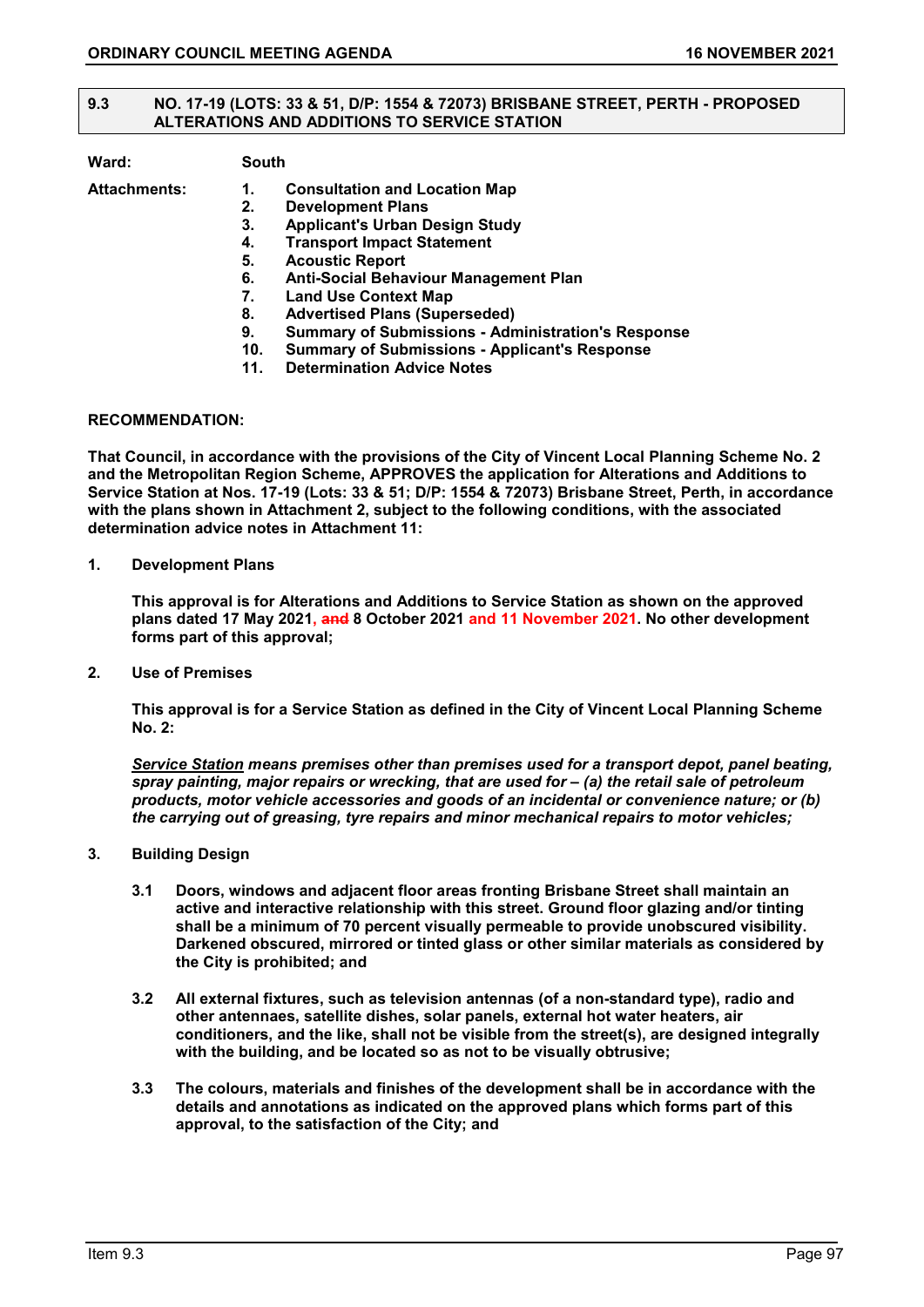### **3.4**

**3.5 A non-sacrificial anti graffiti coating shall be applied to the external surfaces of the development prior to the occupation or use of the development, and thereafter maintained, to the satisfaction of the City;**

#### **4. Boundary Walls**

**The surface finish of boundary walls facing an adjoining property shall be of a good and clean condition, prior to the occupation or use of the development, and thereafter maintained, to the satisfaction of the City. The finish of boundary walls is to be fully rendered or face brick, or material as otherwise approved, to the satisfaction of the City;**

### **5. Landscaping**

- **5.1 A detailed landscape and reticulation plan for the development site and adjoining road verge shall be lodged with and approved by the City prior to issue of a Building Permit. The plan shall be drawn to a scale of 1:100 and show the following:**
	- **The location and type of proposed trees and plants;**
	- **Areas to be irrigated or reticulated;**
	- **The provision of a minimum of 5.3 percent deep soil and planting areas as defined by the City's Policy No. 7.1.1 – Built Form;**
	- **The provision of a minimum of nine trees contributing towards canopy coverage within the deep soil areas and planting strips provided along Brisbane Street and its intersection with Pier Street, with a minimum of 4.3 percent of the northern car park bays provided with canopy coverage. The tree species are to be in accordance with the City's recommended tree species list;**
	- **The provision of a planting area and two 100 litre broad leaf paperbark trees to the east of the site along Pier Street in the cross-hatched bitumen area located to the north of the two existing on-street car bays indicated on the approved development plans; and**
- **5.2 Prior to the occupation or use of the development, all works shown in the plans as identified in Condition 5.1 shall be undertaken in accordance with the approved plans and maintained thereafter, to the satisfaction of the City, at the expense of the owners/occupiers. The installation of the planting area and trees in the verge shall be undertaken in consultation with the City's Parks and Engineering teams;**
- **6. Car Parking, Access and Bicycle Facilities**
	- **6.1 Prior to the occupation or use of the development, five car parking bays and related access ways as shown on the approved plans shall be constructed and thereafter maintained in accordance with Australian Standard AS2890.1;**
	- **6.2 All driveways, car parking and manoeuvring area(s) which form part of this approval shall be sealed, drained, paved and line marked in accordance with the approved plans prior to the first occupation of the development and maintained thereafter by the owner/occupier to the satisfaction of the City; and**
	- **6.3 Prior to the occupation or use of the development, a minimum of two short-term bicycle parking bays and one long-term bicycle parking bay shall be provided on site. The design and construction of the bike bays shall be in accordance with Australian Standards AS2890.3 : 2015 Parking Facilities Part 3: Bicycle Parking;**

# **7. Signage**

- **7.1 All signage is to be in strict accordance with the City's Policy No. 7.5.2 – Signs and Advertising, unless further development approval is obtained;**
- **7.2 Illuminated signage shall:**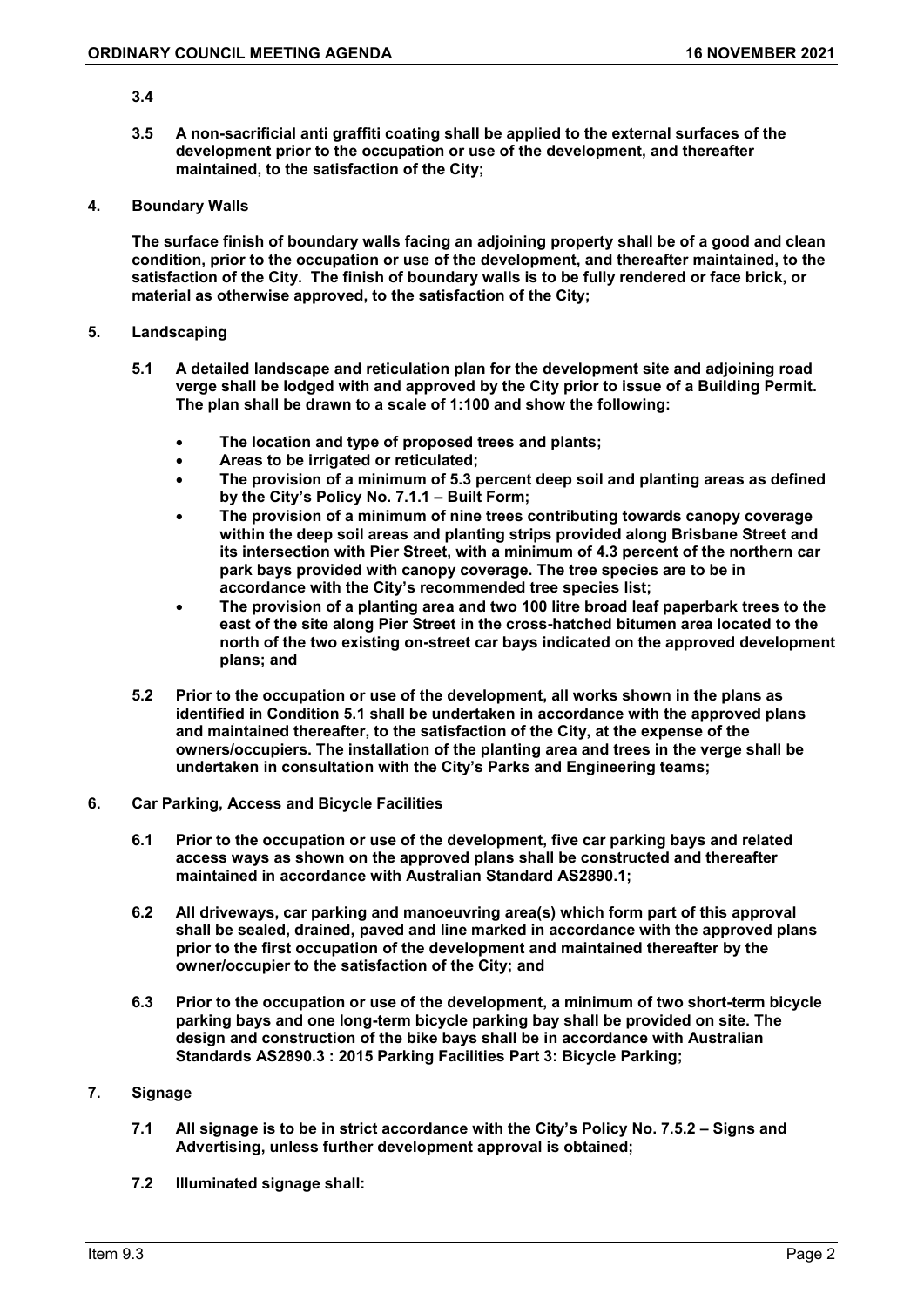- **7.2.1 Not cause a nuisance, by way of light spillage, to abutting sites;**
- **7.2.2 Not comprise flashing, intermittent or running lights, or images that change more than once in any five minute period;**
- **7.2.3 Not interfere with or be likely to be confused with, traffic control signals; and**
- **7.2.4 Not exceed 300cd/m2 (candela per square metre) between sunset and sunrise;**
- **7.3 All signage shall be kept in a good state of repair, safe, non-climbable, and free from graffiti for the duration of its display on-site; and**
- **7.4 The signage shall not include third-party advertising or advertise products or services which are not available on the site;**
- **8. Acoustic Report**

**All of the recommended measures included in the approved Acoustic Report (Reverberate Consulting, 11 May 2021) shall be implemented as part of the development, to the satisfaction of the City prior to the use or occupation of the development and maintained thereafter to the satisfaction of the City at the expense of the owners/occupiers;**

- **9. Anti-Social Behaviour Management Plan**
	- **9.1 The development shall operate in accordance with the approved 'Management Plan – Anti-Social Behaviour' dated August 2021 at all times, to the satisfaction of the City. All of the recommended measures included shall be implemented as part of the development, to the satisfaction of the City prior to the use or occupation of the development and maintained thereafter to the satisfaction of the City at the expense of the owners/occupiers; and**
	- **9.2 The Anti-Social Behaviour Management Plan is to be reviewed to the satisfaction of the City:**
		- **9.2.1 every 24 months or as improvements are identified by the operator or the City; and**
		- **9.2.2 within 30 days of a change of the Service Station operator;**
	- **9.3 The purpose of the review as set out in condition 9.2 above is to consider whether any additional and/or updated measures are required in response to the presence of or potential risk of anti-social behaviour at or around the Service Station as identified through any issues or complaints received by the City or in the incident register maintained by the operator; and**
	- **9.4 Any changes identified during a review as set out in condition 9.2 and 9.3 above are to be incorporated into an updated Anti-Social Behaviour Management Plan, and approved by the City. The development shall operate in accordance with the Anti-Social Behaviour Management Plan as amended from time to time to the satisfaction of the City;**
- **10. Waste and Servicing Management**

**Prior to the issue of a building permit, a Waste and Servicing Management Plan shall be submitted to and approved by the City. The plan must include the following details to the satisfaction and specification of the City of Vincent:**

- **The location of bin storage areas and bin collection areas;**
- **The number, volume and type of bins, and the type of waste to be placed in the bins;**
- **Details on the future ongoing management of the bins and the bin storage areas, including cleaning, rotation and moving bins to and from the bin collection areas;**
- **Frequency of bin collections;**
- **Size of vehicles to be used for the purposes of general deliveries, rubbish collection and fuel deliveries; and**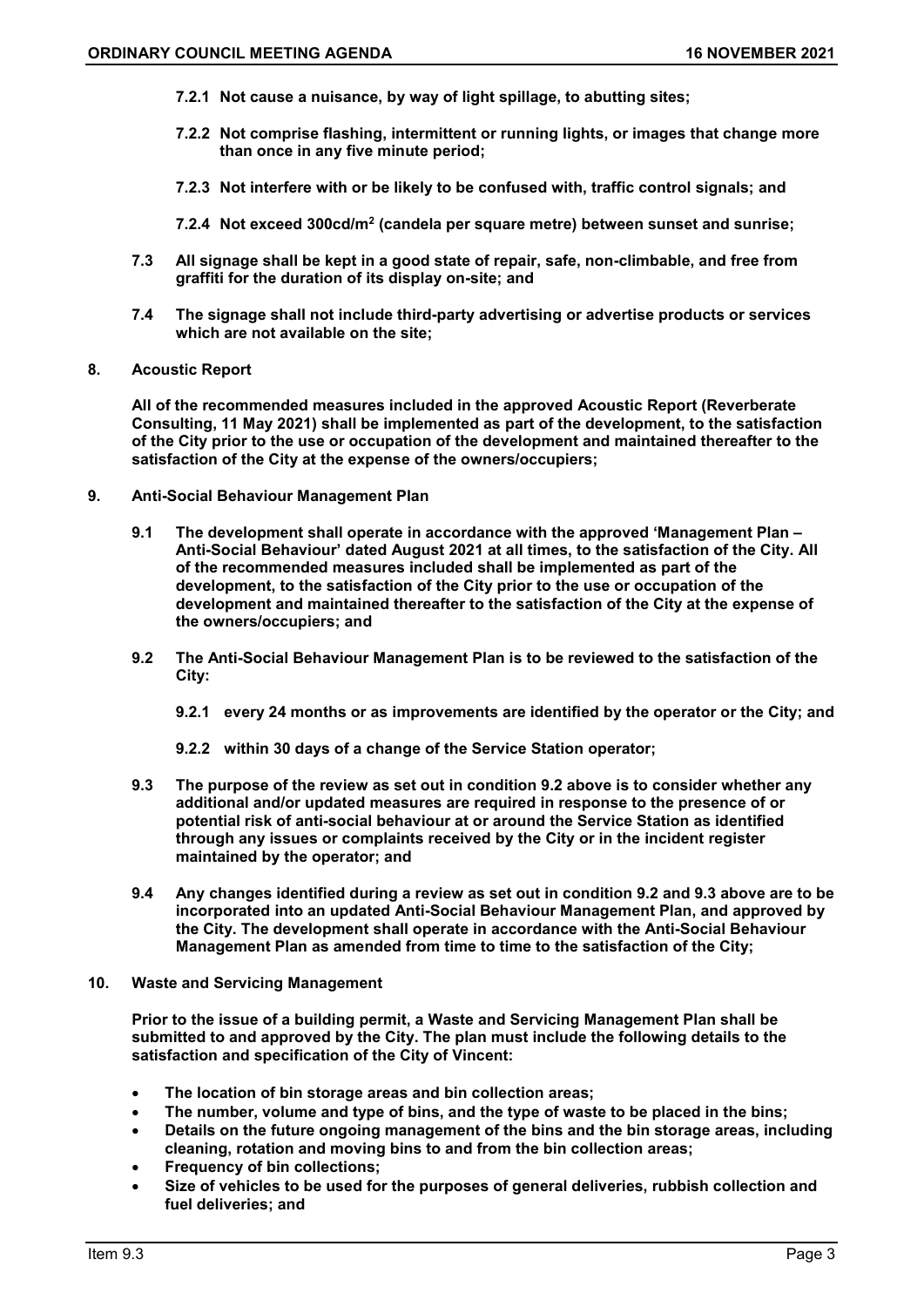• **Timing of deliveries and rubbish collection, including that fuel and other deliveries to the service station shall only occur between 7:00am and 7:00pm on Monday to Saturday;**

**The Waste and Servicing Management Plan must be implemented at all times to the satisfaction of the City; and**

- **11. Stormwater**
	- **11.1 Stormwater from all roofed and paved areas shall be collected and contained on site. Stormwater must not affect or be allowed to flow onto or into any other property or road reserve; and**
	- **11.2 Prior to the issue of a building permit, a geotechnical report prepared by a qualified consultant shall be submitted to and approved by the City. This report is to demonstrate if on-site retention of stormwater is possible, or if connection to the City's drainage system is required. All stormwater produced on the subject land shall be retained on site, or connected to the City's drainage system at the expense of the applicant/landowner, in accordance with the recommendations of the approved geotechnical report, to the satisfaction of the City.**

# **PURPOSE OF REPORT:**

To consider an application for development approval for alterations and additions to an existing service station at Nos. 17-19 Brisbane Street, Perth (subject site).

# **PROPOSAL:**

The application proposes to upgrade and modify the building and operations of the existing service station that has previously been approved at the subject site. The application proposes the following:

- Retaining the existing building with removal of the mechanical workshop component and expansion in the size of the store component;
- Replacing the existing canopy with a new smaller canopy in a butterfly design. There would be the same number of fuel bowsers and the four refuelling positions would be maintained;
- Installing new fuel tanks and fuel lines;
- Replacing the existing fuel price sign with a new 6.0 metre high monolith fuel price sign at the corner of Brisbane Street and Pier Street:
- Retaining the existing vehicle access points with modifications to car parking bays and landscaping within the lot;
- Upgrading the existing building facades, including new colours, materials and signage; and
- Operating the service station 24 hours, 7 days a week (24/7). The service station was previously operated by Liberty and had operating hours of 7am to 6pm Monday to Friday, 7am to 1pm on Saturday and was closed on Sunday.

The changes proposed to the existing service station are associated with a new operator of the site.

The proposed development plans are included as **Attachment 2**.

The applicant's supporting documentation, including an urban design study, transport impact statement (TIS), acoustic report and anti-social behaviour management plan are included as **Attachments 3**, **4**, **5** and **6** respectively.

# **BACKGROUND:**

| Landowner:              | OTR 333 Pty Ltd                      |
|-------------------------|--------------------------------------|
| <b>Applicant:</b>       | Peter Webb & Associates              |
| Date of Application:    | 17 May 2021                          |
| Zoning:                 | MRS:<br>Urban                        |
|                         | LPS2: Zone: Mixed Use<br>R Code: R80 |
| <b>Built Form Area:</b> | Mixed Use                            |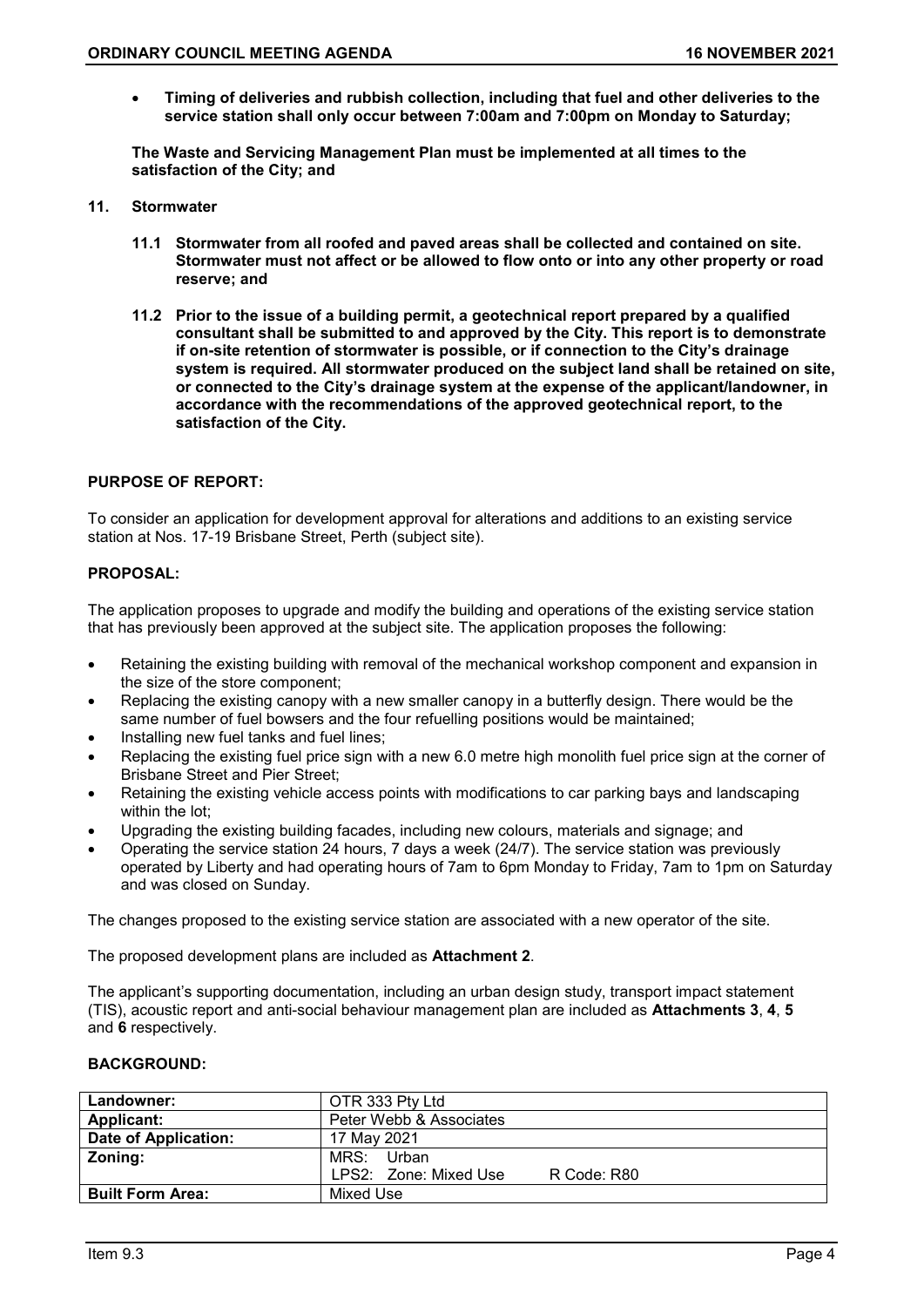| <b>Existing Land Use:</b>  | Service Station and Ancillary Mechanical Workshop / Lube Bay |
|----------------------------|--------------------------------------------------------------|
| <b>Proposed Use Class:</b> | <b>Service Station</b>                                       |
| Lot Area:                  | 698m <sup>2</sup>                                            |
| Right of Way (ROW):        | No                                                           |
| <b>Heritage List:</b>      | No                                                           |

### Site Context and Zoning

The subject site is bound by Brisbane Street to the north, Pier Street to the east and commercial properties to the west and south. A location plan is included as **Attachment 1**.

The subject site is located at the corner of Brisbane Street and Pier Street. The existing building, containing the store and mechanical workshop, is located on the southern side of the site. A hardstand area for vehicle parking and access is located to the north of this building along Brisbane Street and Pier Street. There are two vehicle crossovers which provide access to the site from Brisbane Street and from Pier Street.

The subject site and adjoining properties to the north, west and south are zoned Mixed Use R80 under the City's Local Planning Scheme No. 2 (LPS2). They are also within the Mixed Use built form area under the City's Policy No. 7.1.1 – Built Form (Built Form Policy).

HBF Park is located adjacent to the east and is reserved Parks and Recreation under the Metropolitan Region Scheme. HBF Park (Perth Oval) is a heritage-listed place which is included on the State Register and the City's Municipal Heritage Inventory as a Management Category A place.

The subject site was previously within the City of Perth municipal area and was zoned General Commercial C3 under the City of Perth's City Planning Scheme gazetted in 1985. In 1994 the Town of Vincent was created, and the City Planning Scheme was repealed when Town Planning Scheme No.1 was gazetted in 1998. TPS1 was repealed when LPS2 was gazetted in 2018.

The surrounding development context of the site generally consists of single and two storey residential and commercial development. Residential development is concentrated to the north along Bulwer Street and to the south-west along Lacey Street, while commercial development is concentrated along Brisbane Street and Stirling Street to the west, and Pier Street to the south. Of the immediately adjoining properties:

- Nos. 329-337 Pier Street to the south are used for commercial purposes, including offices and consultancies. No. 337 Pier Street previously included a residential use but this has recently ceased;
- Nos. 30-32 Lacey Street to the south-west are used for residential purposes;
- Nos. 23-25 Brisbane Street to the west are used for commercial purposes, including offices and consultancies;
- Nos. 24-28 Brisbane Street to the north located adjacent to the site are used for commercial purposes, including offices and consultancies; and
- No. 18 Brisbane Street to the north located adjacent to the site is a mixed use development with commercial tenancies on the ground floor, including a shop and office, and residential apartments above.

These properties are shown on the land use context map included in **Attachment 7**.

#### Approval History

On 15 September 1986 the City of Perth issued a planning approval for a service station with ancillary mechanical workshop / lube bay at the subject site.

The proposal included a service station and workshop with a total area of 200 square metres, which included spaces for the workshop, an office, a small shop and associated storage. Four on-site car parking bays were provided with vehicle access provided from Pier Street and Brisbane Street.

The planning approval was subject to one condition relating to a landscape plan being submitted. No operating hours were specified for the development and there was not a condition of approval restricting operating hours.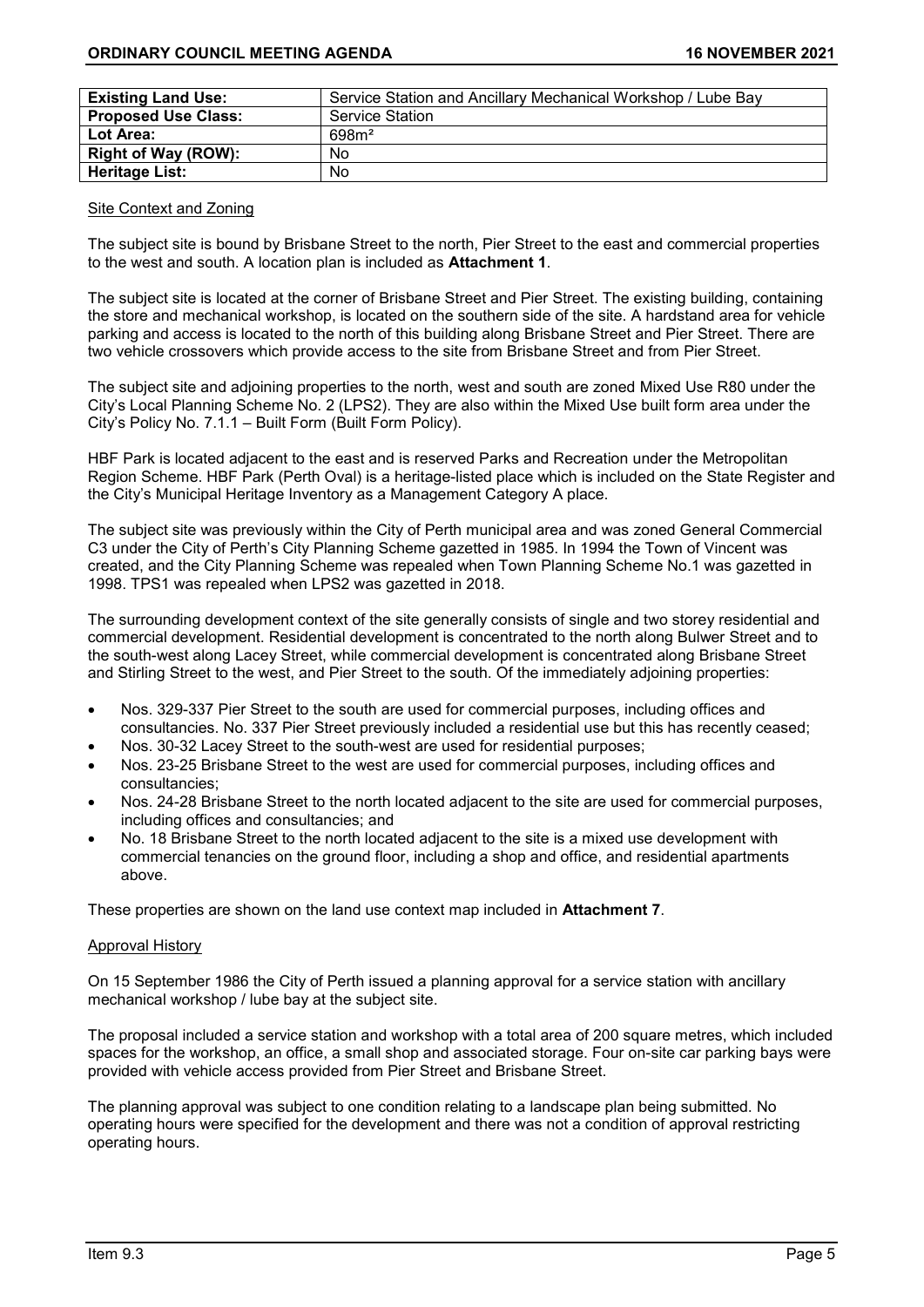A service station has operated at the subject site since this approval until present. The service station was previously operated by Liberty and had operating hours of 7am to 6pm Monday to Friday, 7am to 1pm on Saturday and was closed on Sunday.

### Site Contamination Status

The Department of Water and Environmental Regulation (DWER) notified the City of a potential contamination issue at the subject site on 21 June 2021 and visited the affected premises at No. 333 Pier Street on 24 June 2021.

The issue was described as a 'gas/chemical odour' that could be smelt inside of the property but not outside. The City sought the assistance of DWER, the Department of Health (DoH), and the Department of Mines, Industry Regulation and Safety (DMIRS) to assist in investigating the issue. DWER are leading the investigation and are the responsible authority for all correspondence and government actions.

It has since been determined by DWER that the odour was caused by a leak originating from the existing service station. This has contaminated the soil and groundwater to the south-west of the subject site.

Currently the properties at Nos. 331-333 and Nos. 335-337 Pier Street have been confirmed to be affected and contain high levels of benzene gas inside. Due to this the occupants of the residential use at No. 337 Pier Street vacated the property on 18 August 2021. As the other properties are either vacant or used for commercial purposes they were not required to be vacated.

A soil vapour extraction system was installed at the existing service station on 27 August 2021 and has succeeded in lowering the gas levels inside the properties to safe levels. Further monitoring by DWER is being conducted to assess the extent of the soil/groundwater contamination, and remediation works are due to be completed in the coming months by the landowner.

DWER has officially classified the subject site as 'Contaminated, remediation required' under the *Contaminated Sites Act 2003*, while the affected properties have been classified as 'Possibly contaminated – investigation required'. DWER is currently liaising with the landowner on further monitoring/remediation works and timelines for these to be completed. The subject site has been considered high priority by the DWER and a remediation action plan has been requested from the landowner by April 2022. It is expected that remediation works will begin before then.

The contamination status and ongoing remediation of the subject site will be dealt with by DWER under the *Contaminated Sites Act 2003*. This is separate to Council's consideration of the subject planning application under the *Planning and Development Act 2005*.

# **DETAILS:**

#### **Summary Assessment**

The table below summarises the planning assessment of the proposal against the provisions of the City's LPS2, Built Form Policy, Policy No. 7.5.2 – Signs and Advertising (Signage Policy), Policy No. 7.5.21 – Sound Attenuation (Sound Attenuation Policy), Policy No. 7.6.1 – Heritage Management – Development Guidelines for Heritage and Adjacent Properties (Heritage Policy) and Policy No. 7.7.1 Non-Residential Development Parking Requirements (Parking Policy). In each instance where the proposal requires the discretion of Council, the relevant planning element is discussed in the Detailed Assessment section following from this table.

| <b>Planning Element</b>              | <b>Use Permissibility/</b><br><b>Deemed-to-Comply</b> | <b>Requires the Discretion</b><br>of Council |
|--------------------------------------|-------------------------------------------------------|----------------------------------------------|
| <b>Building Height</b>               |                                                       |                                              |
| <b>Street Setback</b>                |                                                       |                                              |
| <b>Side and Rear Setbacks</b>        |                                                       |                                              |
| <b>Orientation</b>                   |                                                       |                                              |
| Landscaping                          |                                                       |                                              |
| <b>Visual Privacy</b>                |                                                       |                                              |
| <b>Public Domain Interface</b>       |                                                       |                                              |
| <b>Pedestrian Access and Entries</b> |                                                       |                                              |
| <b>Vehicle Access</b>                |                                                       |                                              |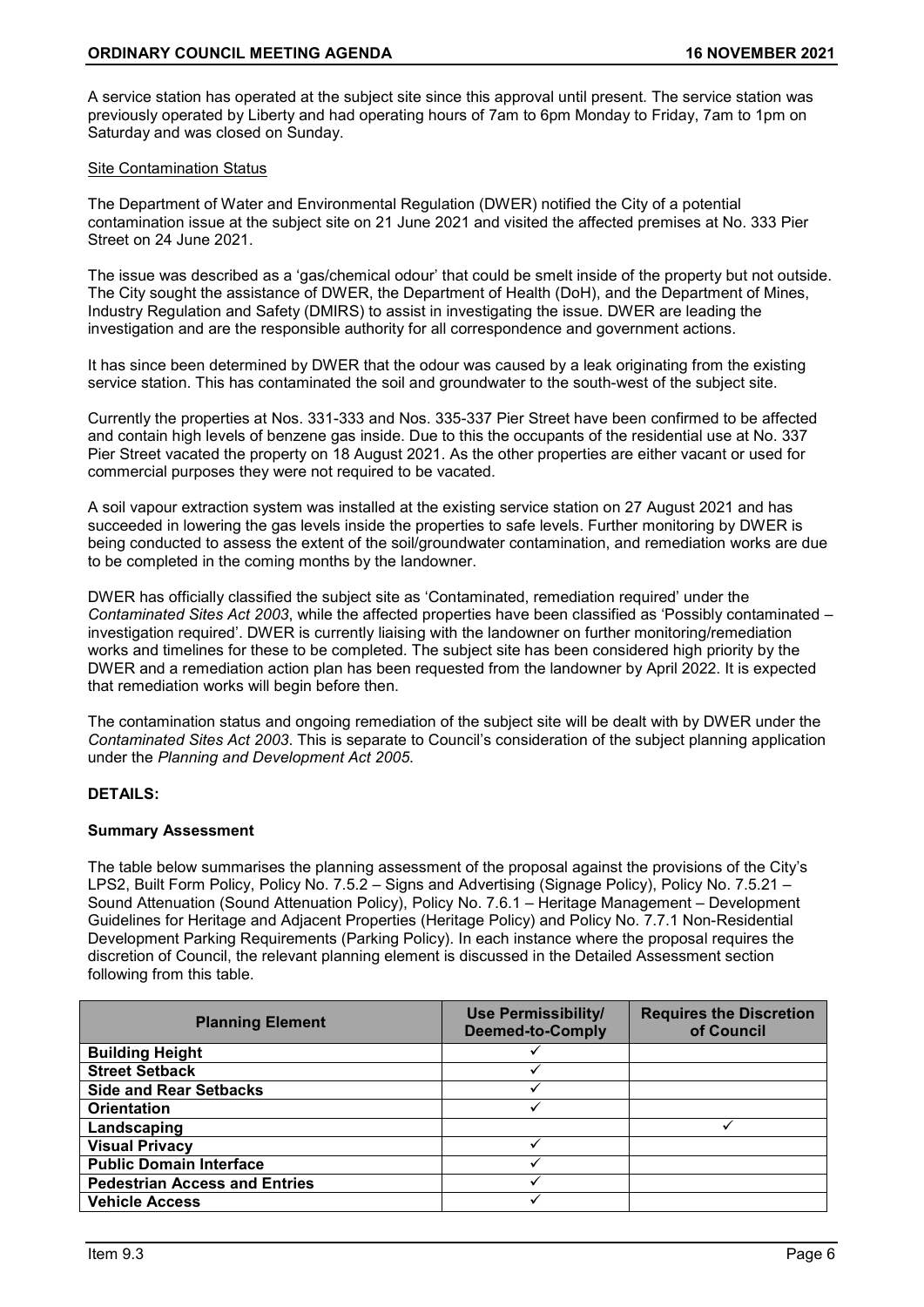| <b>Planning Element</b>                                                        | <b>Use Permissibility/</b><br><b>Deemed-to-Comply</b> | <b>Requires the Discretion</b><br>of Council |
|--------------------------------------------------------------------------------|-------------------------------------------------------|----------------------------------------------|
| <b>Car and Bicycle Parking</b>                                                 |                                                       |                                              |
| <b>Managing the Impact of Noise</b>                                            |                                                       |                                              |
| <b>Universal Design</b>                                                        |                                                       |                                              |
| <b>Façade Design</b>                                                           |                                                       |                                              |
| <b>Roof Design</b>                                                             |                                                       |                                              |
| <b>Adaptive Reuse</b>                                                          |                                                       |                                              |
| <b>Environmentally Sustainable Design</b>                                      |                                                       |                                              |
| <b>Water Management and Conservation</b>                                       |                                                       |                                              |
| <b>Waste Management</b>                                                        |                                                       |                                              |
| <b>Utilities</b>                                                               |                                                       |                                              |
| <b>Signage</b>                                                                 |                                                       |                                              |
| <b>Guidelines for Development Adjacent to</b><br><b>Heritage Listed Places</b> |                                                       |                                              |

# **Detailed Assessment**

The deemed-to-comply assessment of the elements that require the discretion of Council is as follows:

| Landscaping                                                                                                                                  |                                                                                                                                                          |  |  |
|----------------------------------------------------------------------------------------------------------------------------------------------|----------------------------------------------------------------------------------------------------------------------------------------------------------|--|--|
| <b>Deemed-to-Comply Standard</b>                                                                                                             | Proposal                                                                                                                                                 |  |  |
| Built Form Policy Volume 3 Clauses 1.5 and 1.10                                                                                              |                                                                                                                                                          |  |  |
| 12% of the site area as deep soil zones and 3% as<br>planting areas.                                                                         | 5.3% (36.8m <sup>2</sup> ) of the site area as deep soil zones<br>and planting areas.                                                                    |  |  |
| Open air car parks shall have a minimum of 60%<br>canopy coverage at maturity.                                                               | The northern car parking bays would have 4.3%<br>canopy coverage. The western car parking bays<br>would have no canopy coverage.                         |  |  |
| Open air car parks shall be landscaped at a<br>minimum rate of one tree per four car bays.                                                   | The northern car parking bays would have one tree<br>per bay. The western bays would have no trees.                                                      |  |  |
| The perimeter of all open-air car parking areas to be<br>landscaped by a planting strip with a minimum<br>dimension of 1.5m.                 | The northern car parking bays would have a planting<br>strip with a dimension of 0.5m. The western bays<br>would have no planting strip.                 |  |  |
| <b>Car and Bicycle Parking</b>                                                                                                               |                                                                                                                                                          |  |  |
| <b>Deemed-to-Comply Standard</b>                                                                                                             | Proposal                                                                                                                                                 |  |  |
| Built Form Policy Volume 3 Clause 1.10 and<br><b>Parking Policy</b>                                                                          |                                                                                                                                                          |  |  |
| There is no specified car or bicycle parking standard<br>for a Service Station land use. This is to be                                       | A transport impact statement has been provided.                                                                                                          |  |  |
| determined on a site specific parking management<br>plan.                                                                                    | <b>Car Parking</b><br>5 bays provided.                                                                                                                   |  |  |
|                                                                                                                                              | <b>Bicycle Parking</b><br>2 short term bays provided.                                                                                                    |  |  |
| <b>Façade Design</b>                                                                                                                         |                                                                                                                                                          |  |  |
| <b>Deemed-to-Comply Standard</b>                                                                                                             | Proposal                                                                                                                                                 |  |  |
| <b>Built Form Policy Volume 3 Clause 1.13</b>                                                                                                |                                                                                                                                                          |  |  |
| Commercial building facades visible from the public<br>realm shall minimise use of shallow framing systems<br>and thin wall/glazing systems. | Shallow framing and thin wall/glazing systems are<br>used in the Brisbane Street façade, with window<br>depths varying from approximately 50mm to 150mm. |  |  |
| Doorways shall have a depth between 500mm and<br>1.5m to clearly articulate entrances to commercial                                          | The doorway is made up of glass sliding doors which<br>sit in line with the remainder of the building façade to                                          |  |  |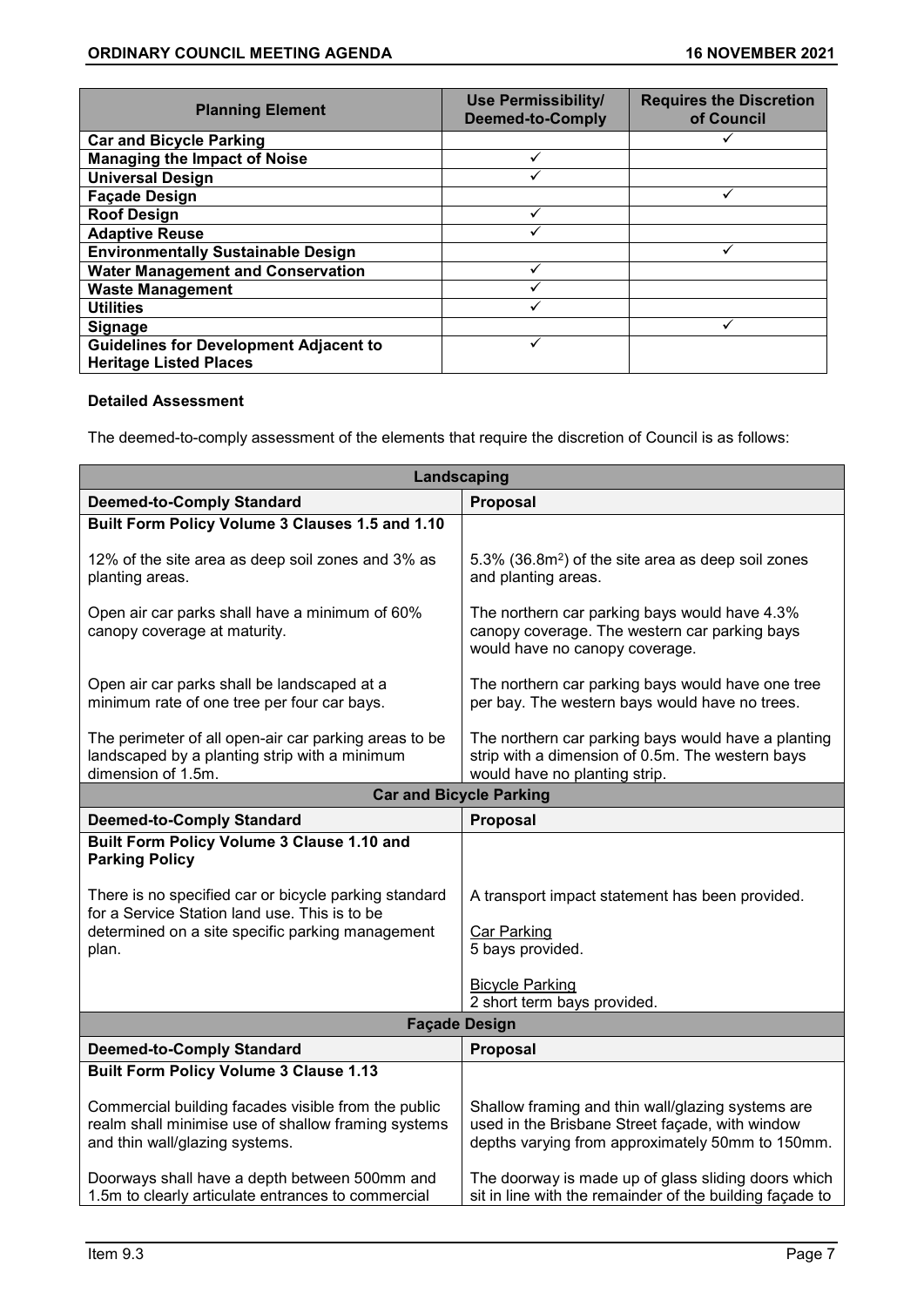| buildings and tenancies.                               | the Brisbane Street façade and are not recessed<br>behind it.                                          |  |  |  |
|--------------------------------------------------------|--------------------------------------------------------------------------------------------------------|--|--|--|
| Windows, seating ledges, sills, stall risers and other | The depth standard is not provided to these features                                                   |  |  |  |
| detailing shall have a minimum depth of 300mm.         | in the building façade to Brisbane Street, with                                                        |  |  |  |
|                                                        | window depths varying from approximately 50mm to                                                       |  |  |  |
|                                                        | 150mm.                                                                                                 |  |  |  |
|                                                        | <b>Environmentally Sustainable Design</b>                                                              |  |  |  |
| <b>Deemed-to-Comply Standard</b>                       | Proposal                                                                                               |  |  |  |
| <b>Built Form Policy Volume 3 Clause 1.17</b>          |                                                                                                        |  |  |  |
| Development achieves one of the environmental          | No report has been provided to demonstrate that the                                                    |  |  |  |
| performance standards shown below, or their            | development will achieve one of the standards                                                          |  |  |  |
| equivalent:                                            | specified.                                                                                             |  |  |  |
| Green Star Rating;                                     |                                                                                                        |  |  |  |
| Life Cycle Assessment; or                              |                                                                                                        |  |  |  |
| Sustainability of Construction Works -<br>$\bullet$    |                                                                                                        |  |  |  |
| Assessment of Environment Performance of               |                                                                                                        |  |  |  |
| Buildings.                                             |                                                                                                        |  |  |  |
| <b>Signage</b>                                         |                                                                                                        |  |  |  |
| <b>Deemed-to-Comply Standard</b>                       | Proposal                                                                                               |  |  |  |
| <b>Signage Policy</b>                                  | The sign numbers are listed on elevation plans<br>included as Attachment 2.                            |  |  |  |
| Standards Commons to All Signs                         |                                                                                                        |  |  |  |
| Illuminated signage to have a minimum clearance of     | Sign 5 (monolith sign) has a clearance of 0.7m, Sign                                                   |  |  |  |
| 2.75m from finished ground level.                      | 6 (wall sign) has a clearance of 1.2m and Sign 9<br>(monolith sign) has a clearance of 0.3m.           |  |  |  |
|                                                        |                                                                                                        |  |  |  |
| The total signage area is not to exceed 10% of the     | The total signage area on the building facade to                                                       |  |  |  |
| total area of the building wall.                       | Brisbane Street is 12.9% (16.1m <sup>2</sup> ) of the building                                         |  |  |  |
|                                                        | wall.                                                                                                  |  |  |  |
| <b>Monolith Sign Standards</b>                         |                                                                                                        |  |  |  |
| A monolith sign is not to exceed 6 metres in height or | Sign 9 (monolith sign) would have a height of 6.0m                                                     |  |  |  |
| 2m in width.                                           | and a width of 2.3m.                                                                                   |  |  |  |
|                                                        |                                                                                                        |  |  |  |
| No more than two monolith signs are permitted on a     | Three freestanding monolith signs are proposed,                                                        |  |  |  |
| corner lot.                                            | being Sign 4 (non-illuminated placard), Sign 5 (digital<br>panel) and Sign 9 (corner fuel price sign). |  |  |  |
| No more than one freestanding sign is permitted on     |                                                                                                        |  |  |  |
| a lot.                                                 |                                                                                                        |  |  |  |
|                                                        |                                                                                                        |  |  |  |
| <b>Wall Sign Standards</b>                             | Three wall signs are proposed on the building façade                                                   |  |  |  |
| No more than two wall signs are permitted on any       | to Brisbane Street, being Sign 1 (logo/slogan                                                          |  |  |  |
| one wall.                                              | lettering), Sign 2 (coffee cup) and Sign 6 (LED                                                        |  |  |  |
|                                                        | panel).                                                                                                |  |  |  |
|                                                        |                                                                                                        |  |  |  |
| The total wall signage area is not to exceed 10% of    | The total wall signage area on the building façade to                                                  |  |  |  |
| the total area of the building wall.                   | Brisbane Street is 11.4% (14.3m <sup>2</sup> ) of the building                                         |  |  |  |
|                                                        | wall.                                                                                                  |  |  |  |

The above elements of the proposal do not meet the specified deemed-to-comply standards and are discussed in the Comments section below.

# **CONSULTATION/ADVERTISING:**

Community consultation was undertaken in accordance with the *Planning and Development (Local Planning Scheme) Regulations 2015* for a period of 21 days from 15 July 2021 to 4 August 2021. The method of consultation included notice on the City's website, 36 letters mailed to all owners and occupiers of the properties adjoining the subject site, as shown in **Attachment 1**, a sign on-site, and notice in the Eastern Reporter newspaper in accordance with the City's (then) Policy No. 4.1.5 – Community Consultation.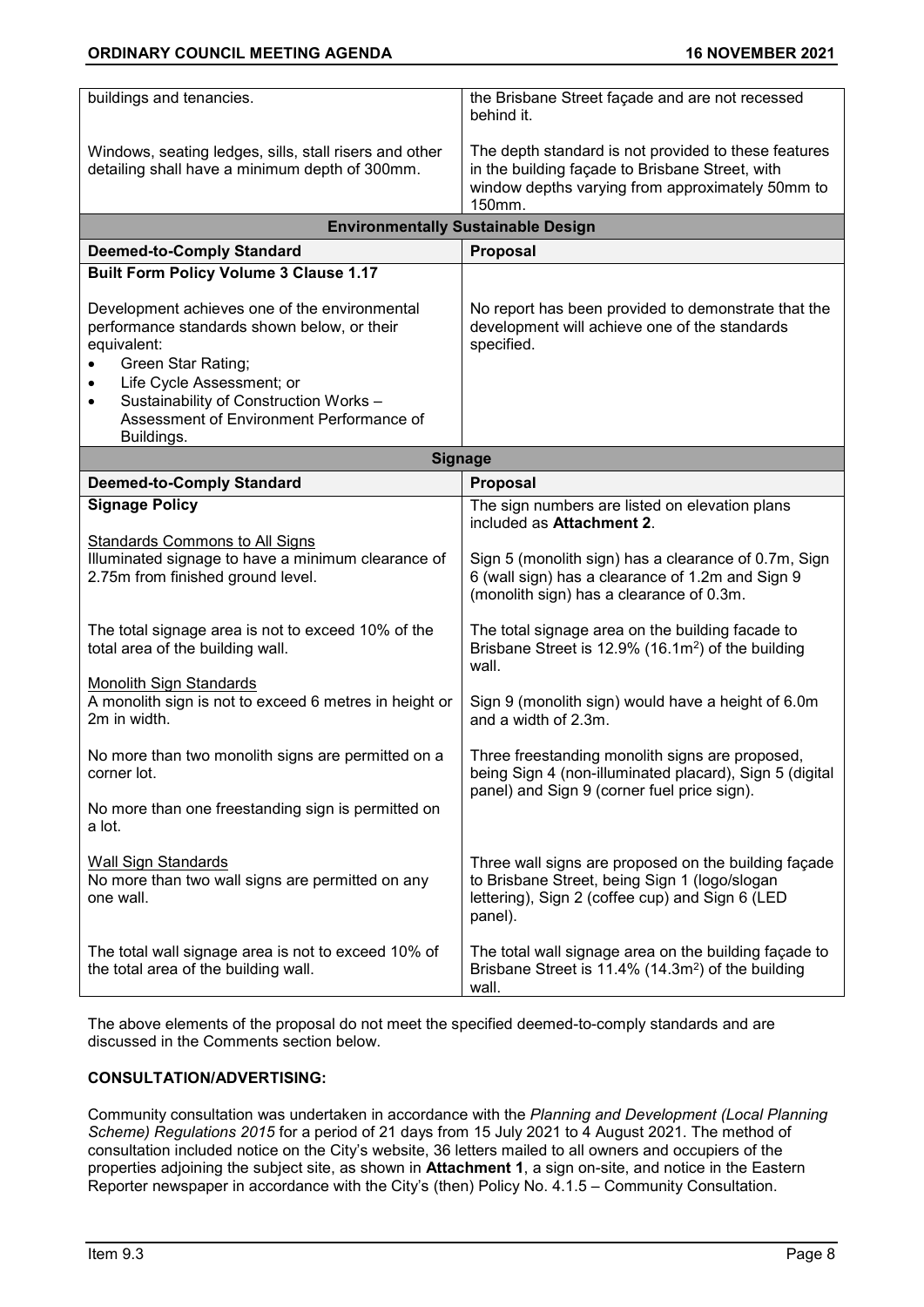At the conclusion of the consultation period a total of 15 submissions were received, all of which objected to the proposal. The submissions raised the following concerns:

- Increased noise from the operations of the service station and this occurring 24/7;
- Increased anti-social behaviour in the area and associated impacts of noise, litter, property damage and safety. The lack of a management strategy to address this issue;
- The area is already adequately serviced by similar service stations, convenience stores and supermarkets. A 24/7 service station and convenience store is unnecessary in this location;
- Impacts of increased traffic and demand for car parking, and associated impacts of noise, safety and less parking availability on neighbouring streets;
- Lack of bicycle parking;
- The extent of signage and illumination is excessive. This as well as the contemporary design of the building would adversely impact the streetscape and does not respect the surrounding context;
- The 7 metre height of the monolith sign is inappropriate, would block views and detract from the surrounding area;
- Increased light pollution from the illuminated signage and car lights associated with the 24/7 operations;
- Lack of landscaping and trees proposed;
- The proposal would detract from the adjacent heritage-listed HBF Park and Perth Oval entry gates;
- Impacts on privacy of neighbouring residences;
- Increased pollution and litter in the area. Impacts of odour and fumes associated with the service station; and
- Lack of features of environmentally sustainable design incorporated.

A copy of the plans that were advertised during community consultation are included in **Attachment 8**.

The applicant submitted amended plans and additional information to address the departures from the Built Form Policy standards and the concerns raised during the community consultation period. These are summarised as follows;

- An anti-social behaviour management plan, included as **Attachment 6**;
- Additional information to address pollution, odour and noise impacts;
- Increased landscaping, including the addition of small trees adjacent to the car parking bays and monolith sign;
- The addition of a bicycle rack to accommodate two short-term bicycle bays;
- Reduction in height of the monolith fuel price sign from 7.0 metres to 6.0 metres; and
- Reduction in signage on the Pier Street façade, reduction in signage on the Brisbane Street façade which is illuminated and removal of the sign on the canopy.

A summary of the submissions received along with Administration's comments on each are provided in **Attachment 9**. The applicant also provided a written response to the submissions received, as provided in **Attachment 10**.

#### Department of Water and Environmental Regulation (DWER)

The proposal was referred to DWER for comments due to the contamination status of the subject site. DWER advised that it had no objection to the continued use of the subject site as a service station.

Given the risks associated with the likely disturbance of contaminated soil and the possibility of dewatering during construction, DWER recommended two advice notes for inclusion in any approval issued which are included in **Attachment 11**. These relate to the site being affected by acid sulfate soils and any development needing to follow DWER's acid sulfate soil guidelines, and to an appropriate management plan needing to be prepared to address potential exposure of soil and groundwater contamination during works to the satisfaction of DWER.

#### Department of Mines, Industry Regulation and Safety (DMIRS)

The proposal was referred to DMIRS for comments due to it involving the sale of fuel which is classified as a dangerous good under the Australian Dangerous Goods Code.

DMIRS recommended four advice notes for inclusion in any approval issued which are included in **Attachment 11**. These relate to any new underground fuel tanks meeting the requirements of the *Dangerous Goods Safety (Storage and Handling of Non-explosives) Regulations 2007*. They also relate to any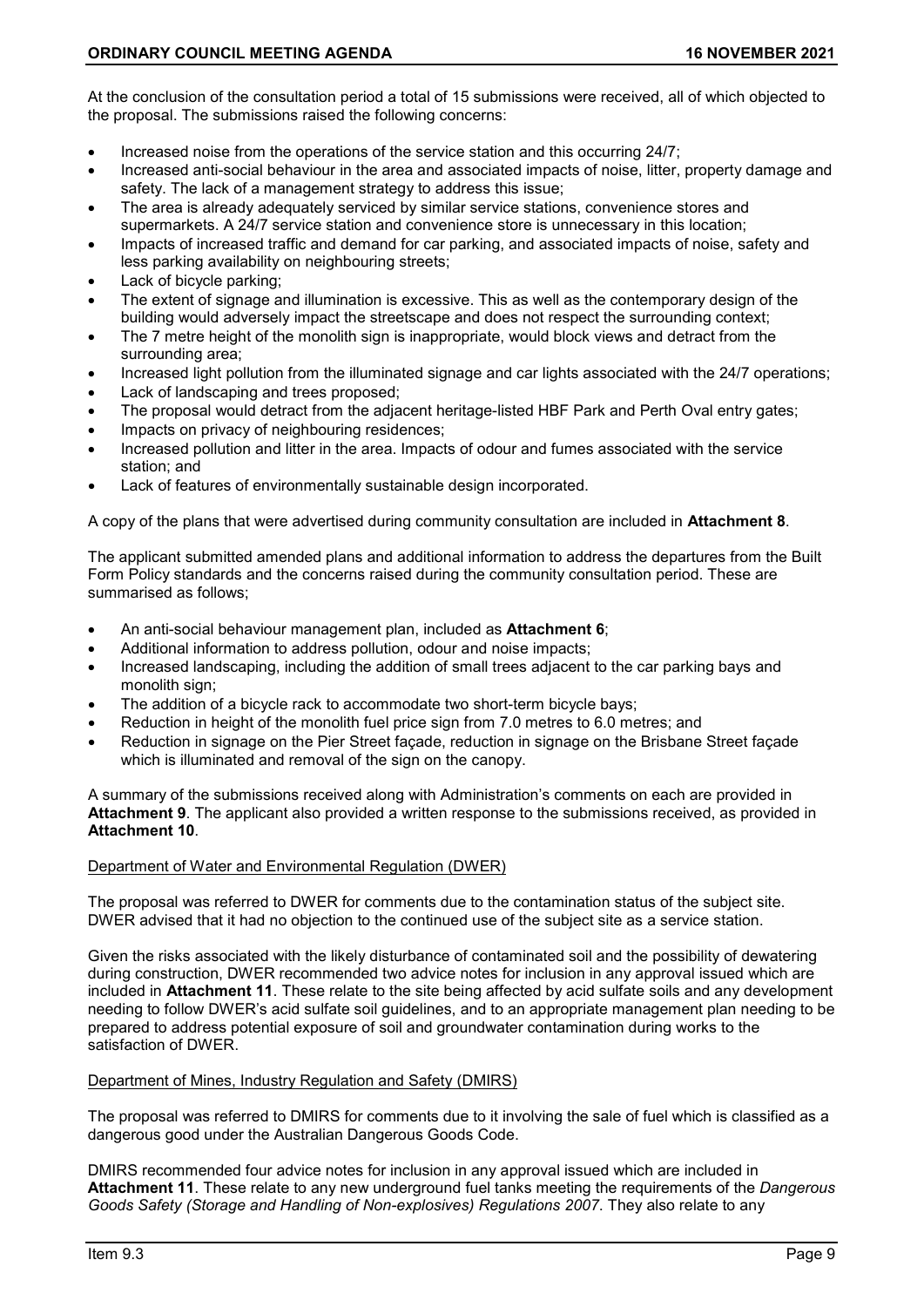decommissioning works and the removal of the existing underground fuel tanks receiving the relevant permits, satisfying the relevant Australian Standards and being carried out by qualified and experienced specialists.

DMIRS had no objection to the proposal provided these requirements are satisfied.

#### Heritage Council

The proposal was referred to the Heritage Council for comments due to its proximity to the State Registered Place known as Perth Oval.

The Heritage Council considered the proposal in the context of the identified cultural heritage significance of Perth Oval. The Heritage Council stated that it is a significant place that as a whole, and the entry gates building in particular, characterises a way of life and activity that is highly valued by the community.

The Heritage Council concluded their comments by confirming that the proposal would not impact on the identified cultural heritage significance of Perth Oval.

### **Design Review Panel (DRP):**

Referred to DRP: Yes

The proposal was referred to the Chair of the City's DRP for comments. The development plans referred are included in **Attachment 8**. The following key comments were provided by the DRP Chair:

- The applicant has considered the surrounding precinct and visibility of this site from both site planning and aesthetic points of view;
- The language of the building, detail, colours and materials is in keeping with the convenience store function and is acceptable. It is transparent and the space planning is logical and functional;
- The building and the canopy have opened up the corner site and created a forecourt for drive through, pick up and go, and visitation by pedestrians;
- The building requires visibility and transparency so the level of landscaping proposed is in keeping with its location and its function, and is appropriate;
- The site planning addresses the corner and drive through nature of the use. The transparent façade addresses the corner site;
- The departures from the Built Form Policy standards are appropriate and the policy is adhered to with regards to the various elements of the building;
- The level of signage is appropriate and addresses the 180 degree nature of the site; and
- The proposed façade uses a contemporary language of a convenience store facility and would not detract from the oval entry gates of HBF Park.

The applicant made changes to the plans after the comments made by the DRP Chair were received. These changes are outlined in the Consultation/Advertising section of this report and the updated plans are included as **Attachment 2**.

These changes did not require referral to the DRP Chair. This is because the changes sought to reduce departures from the policy framework and to address concerns raised during community consultation, and do not affect the overall site planning, façade design or built form of the proposal.

# **LEGAL/POLICY:**

- *Planning and Development Act 2005;*
- *Planning and Development (Local Planning Schemes) Regulations 2015;*
- City of Vincent Local Planning Scheme No. 2;
- Community and Stakeholder Engagement Policy;
- Policy No. 7.1.1 Built Form;
- Policy No. 7.5.2 Signs and Advertising;
- Policy No. 7.5.21 Sound Attenuation;
- Policy No. 7.6.1 Heritage Management Development Guidelines for Heritage and Adjacent Properties;
- Policy No. 7.7.1 Non-Residential Development Parking Requirements;
- Western Australian Planning Commission Transport Impact Assessment Guidelines for Developments;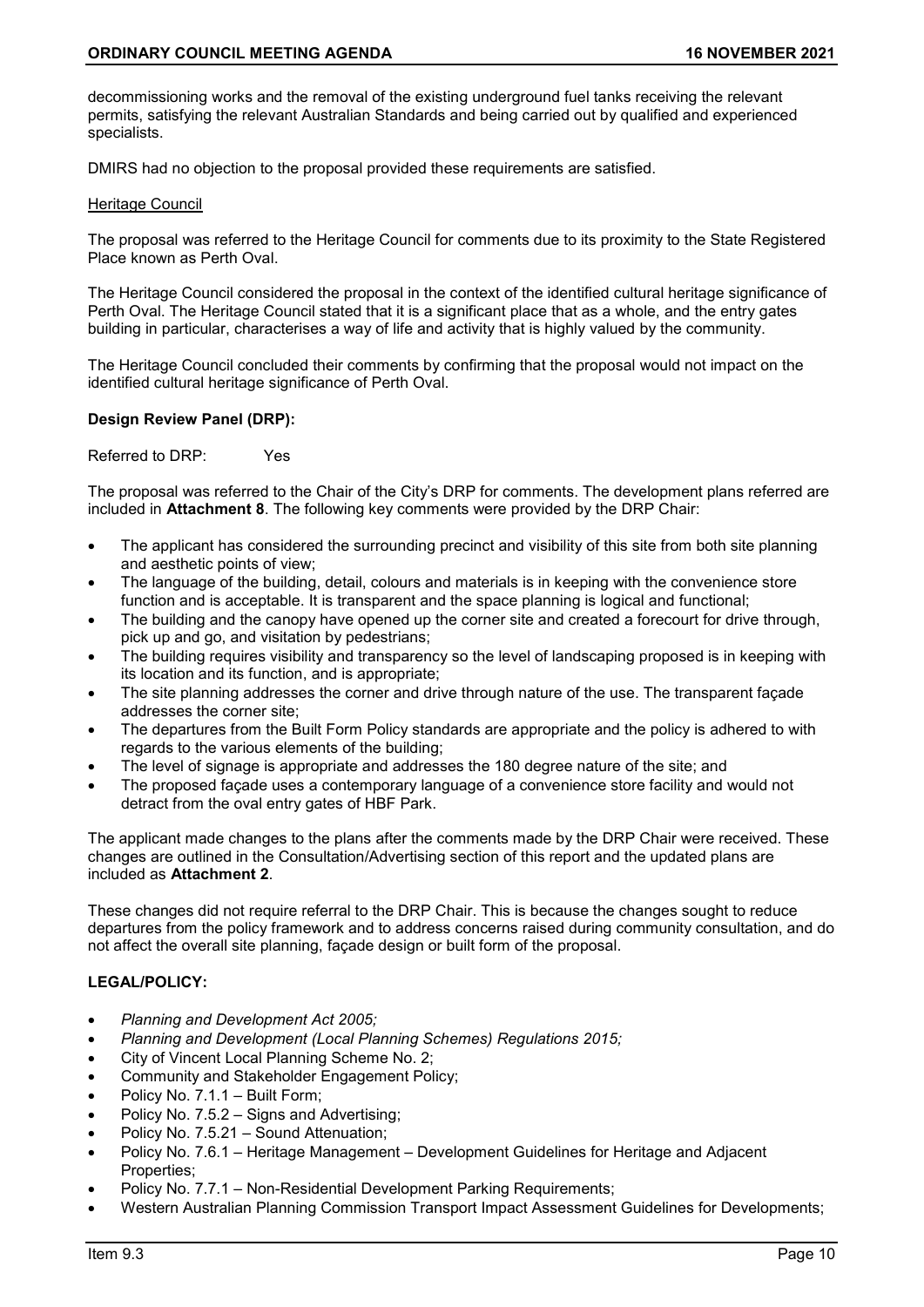- Western Australian Planning Commission State Planning Policy 4.1 State Industrial Buffer; and
- Environmental Protection Authority Guidance Statement No. 3 Separation Distances between Industrial and Sensitive Land Uses.

### *Planning and Development Act 2005*

In accordance with Schedule 2, Clause 76(2) of the *Planning and Development (Local Planning Schemes) Regulations 2015* and Part 14 of the *Planning and Development Act 2005*, the applicant would have the right to apply to the State Administrative Tribunal for a review of Council's determination.

State Planning Policy 4.1 – State Industrial Buffer (SPP 4.1) and Environmental Protection Authority Guidance Statement No. 3 – Separation Distances between Industrial and Sensitive Land Uses (EPA Guidance Statement)

Clause 67(2) of the *Planning and Development (Local Planning Schemes) Regulations 2015* (Planning Regulations) sets out that the local government in considering an application for development approval is to have due regard to a set of matters to the extent that, in the opinion of the local government, those matters are relevant to the development subject of the application. This includes Clause 67(c), any approved State planning policy.

The purpose of SPP 4.1 is to provide a consistent State wide approach to define and secure buffer areas to protect industry, infrastructure and special uses from the encroachment of incompatible uses, and to provide for the safety and amenity of these incompatible uses. It sets out that off-site buffer areas are to be defined for industry, infrastructure and special uses to comply with accepted environmental criteria on the advice of the Environmental Protection Authority (EPA).

The EPA Guidance Statement provides further guidance on the implementation of SPP 4.1, recommending generic buffer distances intended to mitigate impacts of industrial developments on sensitive land uses and to avoid conflicts between these land uses. It sets out that these generic buffer distances apply where a new industrial land use is proposed near existing or proposed sensitive development, or sensitive development is proposed near an existing or proposed industry.

A service station is classified as an industrial land use under the EPA Guidance Statement, but the application is for the upgrade of and additions to an existing service station. The proposal is not for a new industrial land uses or for a new sensitive development. For this reason SPP 4.1 and the EPA Guidance Statement are not relevant to the proposal and in the determination of the application.

# **Delegation to Determine Applications:**

This matter is being referred to Council for determination in accordance with the City's Register of Delegations, Authorisations and Appointments. This is because the delegation does not extend to applications for development approval that received more than five objections during the City's community consultation period.

# **RISK MANAGEMENT IMPLICATIONS:**

There are minimal risks to Council and the City's business function when Council exercises its discretionary power to determine a planning application.

The subject site's classification as 'Contaminated, remediation required' is not a risk to Council and the City's business function in Council exercising its discretion to determine the application. The contamination status and ongoing remediation of the subject site will be dealt with by DWER under the *Contaminated Sites Act 2003*. This is separate to Council's consideration of the application under the *Planning and Development Act 2005*.

# **STRATEGIC IMPLICATIONS:**

This is in keeping with the City's Strategic Community Plan 2018-2028:

#### Innovative and Accountable

*We are open and accountable to an engaged community.*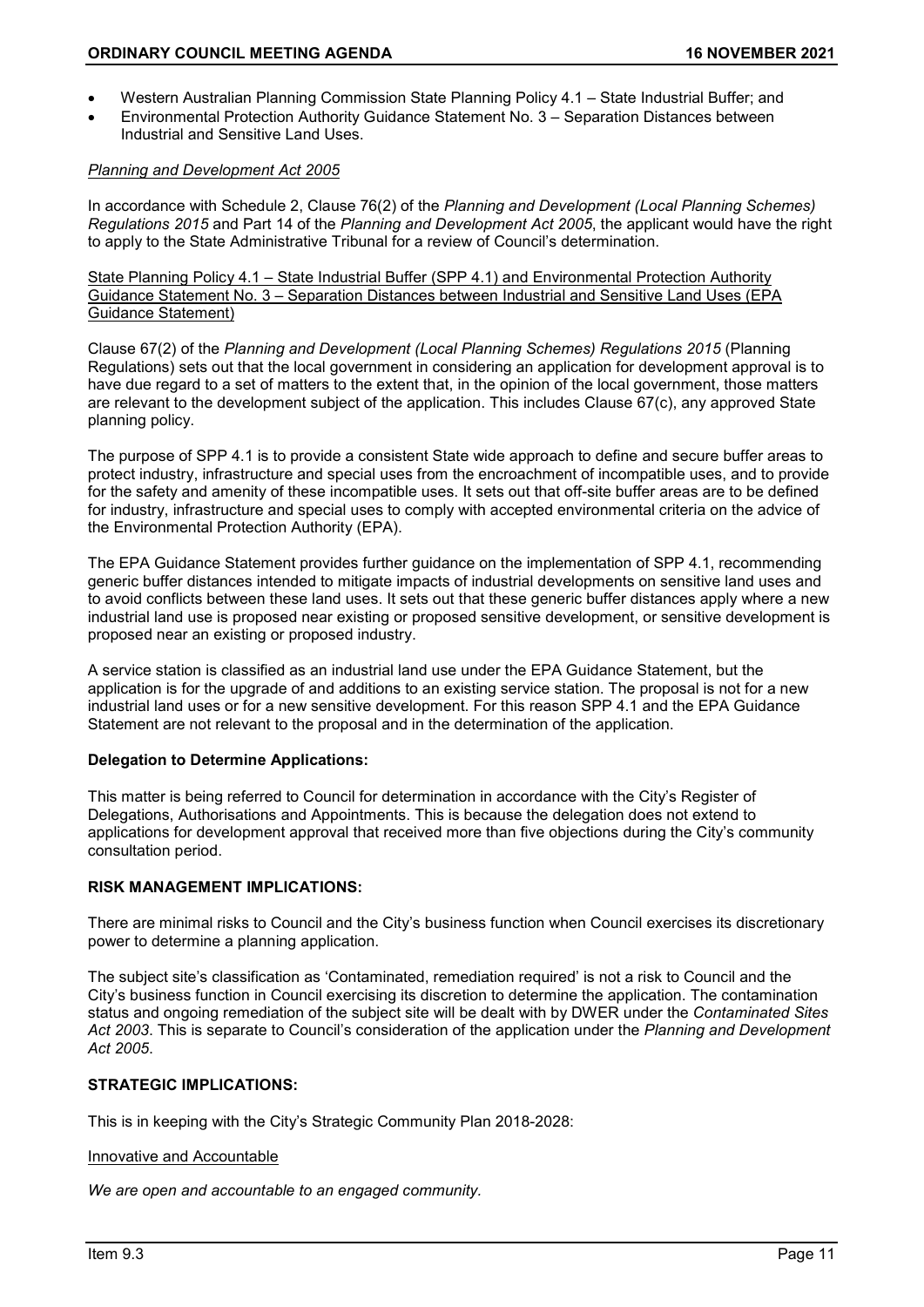# **SUSTAINABILITY IMPLICATIONS:**

The City has assessed the application against the environmentally sustainable design provisions of the City's Built Form Policy. These provisions are informed by the key sustainability outcomes of the City's Sustainable Environment Strategy 2019-2024, which requires new developments to demonstrate best practice in respect to reductions in energy, water and waste and improving urban greening.

### **PUBLIC HEALTH IMPLICATIONS:**

This is in keeping with the following priority health outcomes of the City's *Public Health Plan 2020-2025*:

*Reduced exposure to environmental health risks*

*Mitigate the impact of public health emergencies*

*Reduced injuries and a safer community*

This is outlined in the Environmental Considerations section below.

### **FINANCIAL/BUDGET IMPLICATIONS:**

There are no finance or budget implications of this report.

#### **COMMENTS:**

### Land Use and Previous Approval

In 1986 the City of Perth approved a service station with ancillary mechanical workshop/lube bay at the subject site under the City Planning Scheme. This approval included a store as part of the service station. It did not include any specified operating hours or restrictions on these hours as part of the terms of approval.

The City Planning Scheme defined a Service Station land use as follows:

"*Service station" means any land or building use for:*

- *a) the supply of petroleum products and auto-motive accessories; or*
- *b) those purposes and the provision of lubrication and greasing services, tyre repairs and minor mechanical repairs.*

This previous approval and definition establishes that the subject site has existing land use rights for a service station. This includes the fuel bowsers and a store which supplies petroleum products and automotive accessories. It also establishes that there is no restriction on the operating hours for the service station.

The City Planning Scheme has since been repealed and the subject site is now within the jurisdiction of the City of Vincent. A service station is now defined under LPS2 as follows:

*Service station means premises other than premises used for a transport depot, panel beating, spray painting, major repairs or wrecking, that are used for:*

- *a) the retail sale of petroleum products, motor vehicle accessories and goods of an incidental or convenience nature; or*
- *b) the carrying out of greasing, tyre repairs and minor mechanical repairs to motor vehicles;*

The service station definition has changed under LPS2 and permits service station store to sell goods of a convenience nature alongside petroleum products and motor vehicle accessories.

Under the existing approval, the service station building had a total floor area of 256 square metres, of which 34 square metres was set aside for a store and office, with the remaining 222 square metres set aside for the mechanical workshop.

Under the proposal, the service station would continue to have four fuel bowsers but would change by removing the mechanical workshop component of the use and increasing the size of the store component.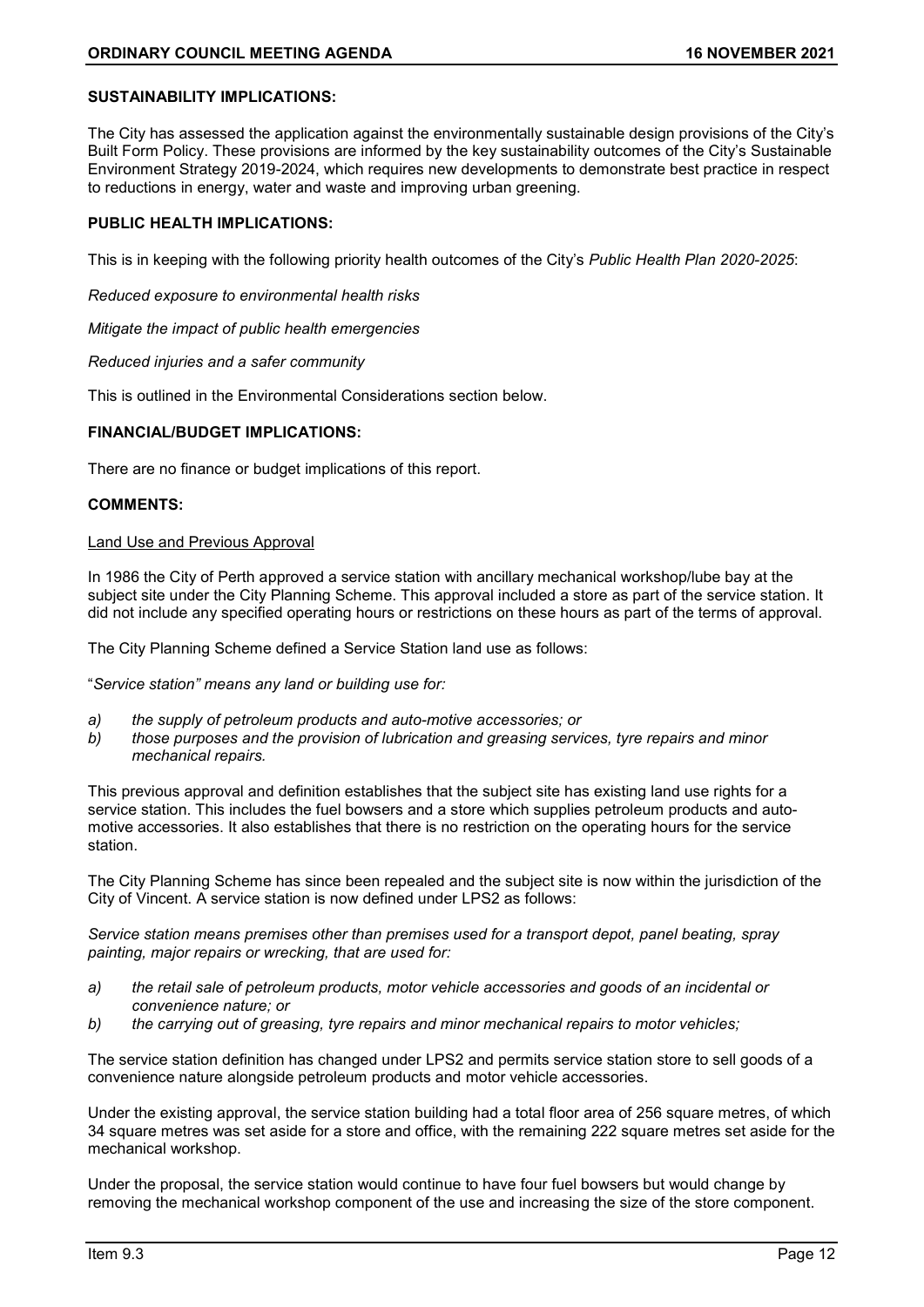The existing building would be retained and modified to have a reduced total floor area of 234 square metres. This space would be wholly set aside for use as a store, with no mechanical workshop component. The store would sell petroleum products, motor vehicle accessories and goods of a convenience nature.

The components of the proposal that would remain the same as the existing use approval is the subject site would continue to be used as a service station, which includes fuel bowsers and a store for the sale of petroleum products and motor vehicle accessories. The site has existing use rights for these components due to the existing approval. The existing approval did not include any specified operating hours or restrictions on hours, allowing these activities to occur 24/7 as attached to the existing use rights.

The components of the proposal that would be a change from the existing use approval is the store would be increasing in size and would sell goods of a convenience nature. These changes do not require the land use to be reassessed for the following reasons:

- The store is a component of and part of the existing service station use;
- Although the store component would increase in size, the mechanical workshop component would be removed. The total building floor area used for activities permitted under the definition of a service station would decrease in comparison to the previous approval; and
- The definition of a service station under LPS2 permits the sale of goods of a convenience nature to occur alongside the sale of petroleum products and motor vehicle accessories. The addition of the sale of these goods alongside other products and accessories does not fundamentally change how the store would operate.

### *Land Use and Operating Hours*

For the reasons above the land use of the proposal is not subject to Council's discretion in determining the application, as it is consistent with the service station definition under LPS2 and the existing approval.

Council is only considering this application as proposed alterations and additions (works) to the service station. In exercising its discretion in determining this application, Council is required to consider the appropriateness of the proposed works against relevant matters contained in the planning framework. This includes standards prescribed in the City's local planning policies; the extent of off-site amenity impacts associated with lighting, traffic, noise and environmental considerations; and relevant matters raised during community consultation including anti-social behaviour and heritage impacts.

Under the previous approval there are no restrictions on operating hours, and a service station could operate 24 hours under this without needing further approval. Notwithstanding, the operating hours are relevant to Council's consideration of the extent of off-site amenity impacts resulting from the proposed works, including lighting, traffic and noise.

Administration's comments in respect to each of the relevant matters outlined above is provided below. Restrictions on operating hours in relation to off-site amenity impacts are not recommended for these reasons.

#### Landscaping

The Built Form Policy acceptable outcomes set out that the development is to provide at least 12 percent of the site area as deep soil zones and 3 percent as planting areas. The application proposes 5.3 percent of the site area as deep soil zones and planting areas.

The Built Form Policy acceptable outcomes also set out that open air car parks are to have a minimum of 60 percent canopy coverage at maturity, be landscaped at a minimum rate of one tree per four car bays and have the perimeter landscaped by a planting strip with a minimum dimension of 1.5 metres. The application proposes the northern car park area adjacent to Brisbane Street to have 4.3 percent canopy coverage, one tree per car bay and to have a planting strip with a minimum dimension of 0.5 metres. The application proposes the western car park area adjacent to the building to not have any canopy coverage, trees or planting strip.

The proposed landscaping would satisfy the element objectives of the Built Form Policy for the following reasons:

The location of the landscaping in the north east corner of the site and along the Brisbane Street frontage would soften the appearance of the building, vehicle parking and manoeuvring areas, and the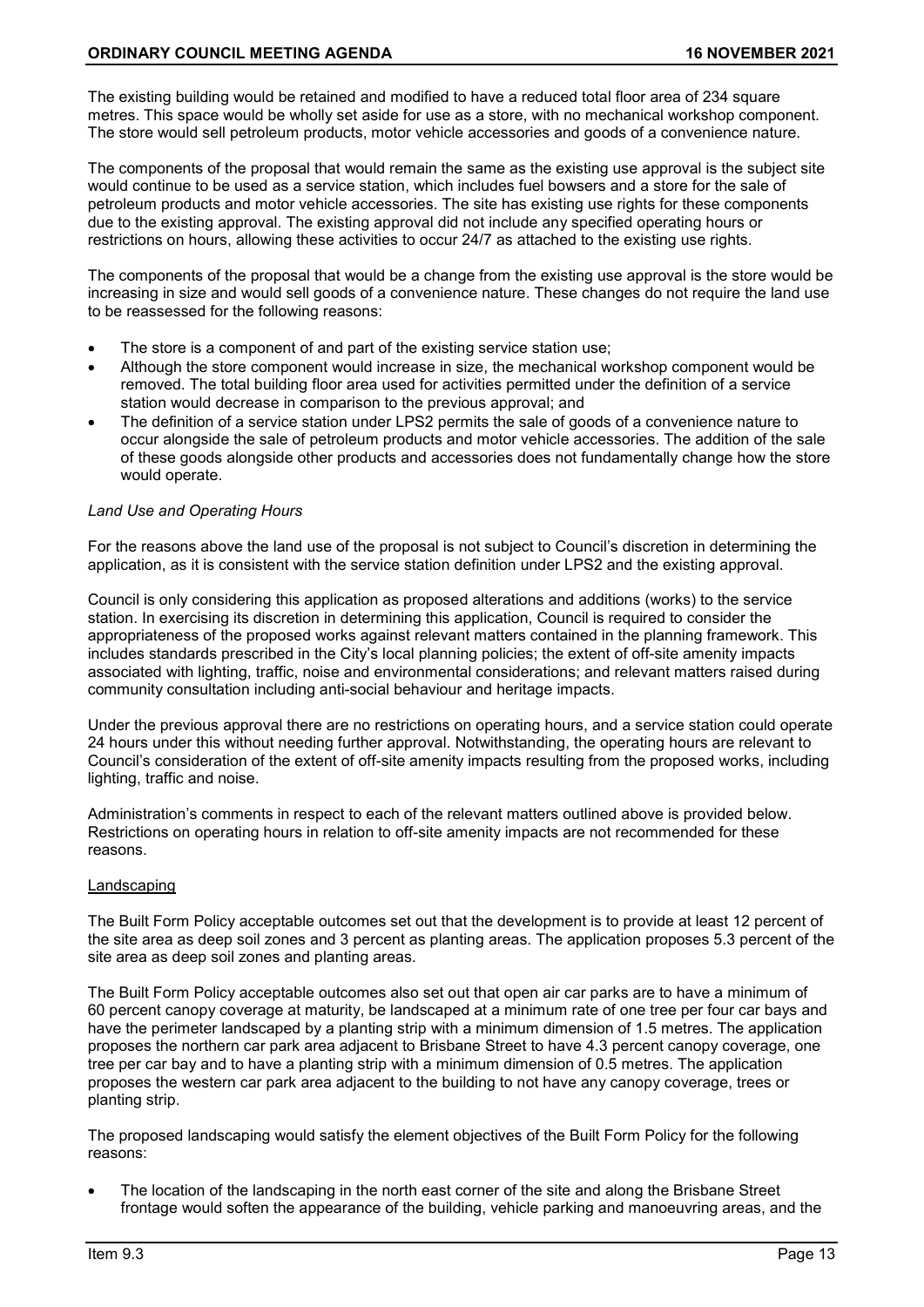monolith fuel price sign at the corner of Brisbane Street and Pier Street as viewed from the street and adjacent properties on the opposite side of Brisbane Street;

- The application proposes nine small trees in the deep soil zones and planting strips along Brisbane Street and Pier Street. These would contribute towards increased urban air quality, tree and vegetation coverage and sense of open space between buildings. It would also ensure that an effective contribution can be made to the City's green canopy;
- The car park areas are appropriately landscaped with small trees and planting strips accommodated adjacent to the northern car park area. This would provide shading and would reduce the visual impact of parking areas on the street. The western car park area is located away from boundaries of the subject site and would be obscured from view of the adjoining property at No. 23 Brisbane Street by the 2.4 metre high masonry wall and bin refuse along the western boundary. Due to the space required for vehicle parking and manoeuvring as well as for access to the switchboard and meters, bin refuse and sales window in the Brisbane Street façade of the building, there is not an opportunity to accommodate meaningful landscaping in this area;
- The deep soil zones and planting areas provided meet the minimum dimensions of 1 metre specified in the acceptable outcomes in the Built Form Policy and include a large consolidated area at the corner of the site. This would ensure that there is sufficient area and depth to sustain healthy plant and tree growth;
- The application proposes an additional landscaped area which extends 1.1 metres beyond the site boundary into the public realm and footpath along Brisbane Street and adjacent to the northern car parking bays, with an area of 13.4 square metres. This would provide additional space for soft landscaping and tree growth. As this area is located outside of the site it is not included as deep soil zones and planting areas provided on site, but would be the equivalent of an additional 2.5 percent deep soil zones and planting areas.
- The application also proposes an additional landscaped area to the east of the subject site in the verge along Pier Street in the cross-hatched bitumen area located to the north of the two existing on-street car bays. This would provide a planting area for two additional trees and would have an area of 20.3 square metres, equivalent to an additional 2.9 percent deep soil zones and planting areas. This landscaping would soften the appearance of the development from Pier Street;
- The subject site is currently a service station and all open space between the existing building and the streets are hardstand area with no landscaping or trees. The proposed landscaping is a significant improvement over the existing site conditions and has been maximised within the constraints of the site. Opportunities to provide landscaping are limited due to the existing building having nil setbacks to the side and rear boundaries, and as the extent of hardstand areas are required to allow sufficient manoeuvring and parking space for cars and service vehicles entering, travelling through and exiting the site;
- The DRP Chair was supportive of the proposal prior to additional landscaping being incorporated, outlining that the building requires visibility and transparency so the level of landscaping proposed is in keeping with its location and its function, and is appropriate; and
- A condition has been recommended requiring submission of a landscaping plan to the City prior to issue of a building permit. This plan would be required to demonstrate the species type consistent with the City's recommended species list and the specific location of these trees to ensure that the number of trees shown are planted on-site and maintained thereafter. It would also be required to demonstrate the provision of a planting area and two 100 litre broad leaf paperbark trees to the east of the site along Pier Street in the cross-hatched bitumen area located to the north of the two existing on-street car bays, as shown on the development plans included in **Attachment 2**. The City's Parks and Engineering teams have reviewed this, advising that it would be acceptable subject to them being consulted in the installation of the planting area and trees.

# Car and Bicycle Parking

The Built Form Policy acceptable outcomes requires car and bicycle parking to be provided in accordance with the Parking Policy. The Parking Policy does not include specified car parking or bicycle parking standards for a Service Station land use. The Parking Policy sets out that this is to be determined by the City based on a site specific parking management plan.

The proposal includes five car parking bays, with one of these being an ACROD bay. Three bays are located on the northern side of the site adjacent to Brisbane Street and two are located on the western side of the site adjacent to the building.

The proposal includes a single bicycle rack adjacent to the western car parking area and the building entry. This would provide for two short-term bicycle bays.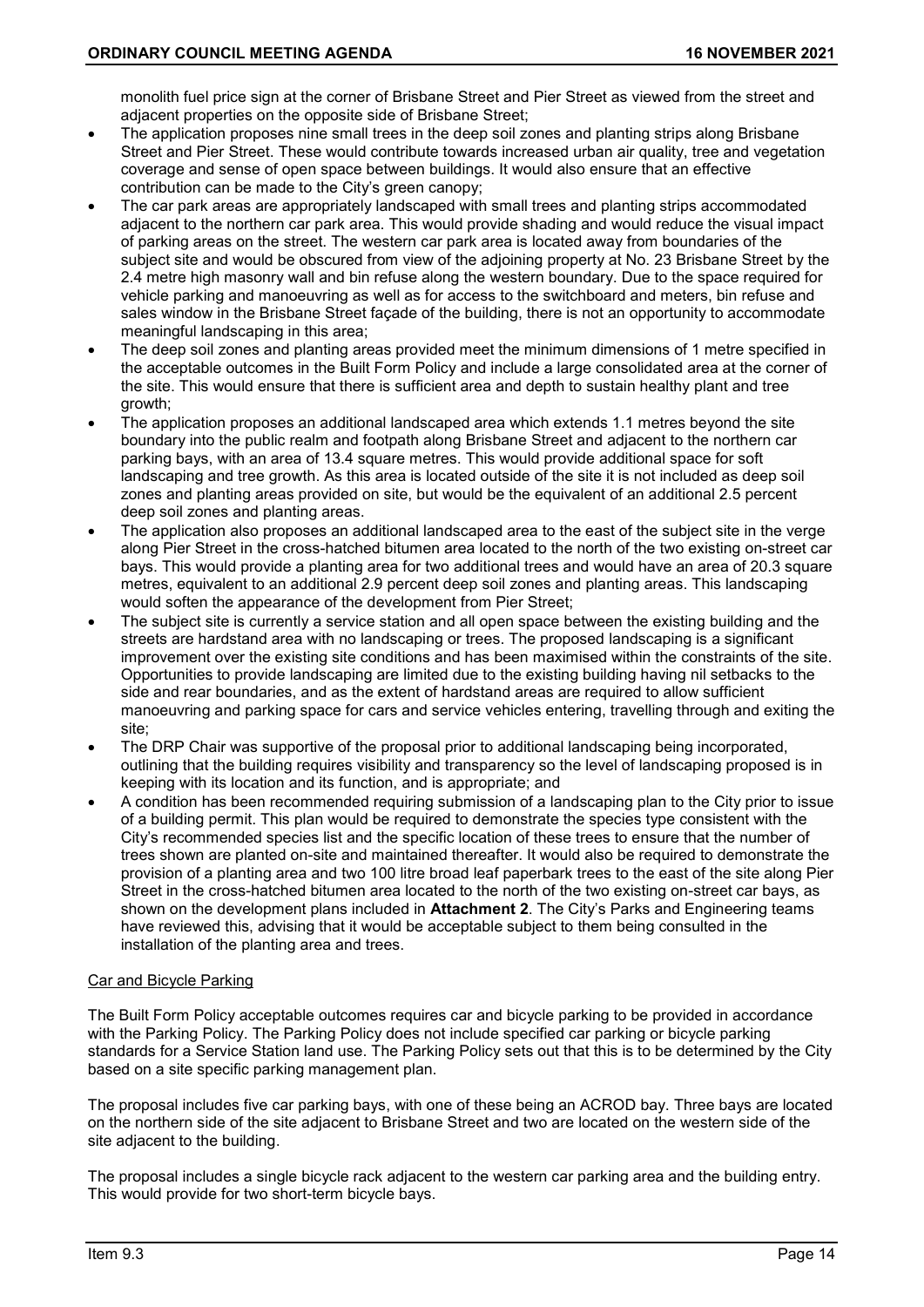The proposed car parking bays and bicycle parking bays would satisfy the element objectives of the Built Form Policy and the objectives of the Parking Policy for the following reasons:

- The premises is well supported for access by staff and customers of the store component via alternate modes of transport. The subject site is connected by pedestrian paths and the wider bicycle network to the surrounding area. As identified in the applicant's TIS included as **Attachment 4**, Brisbane Street is classified under the Perth Bicycle Network as a continuous signed route that provides a link to other path networks, and Bulwer Street which is located approximately 50 metres from the subject site includes bicycle lanes. Two short term bicycle bays are available on-site and eight public short-term bicycle bays are available off-site which are easily accessible for cyclists attending the site. These offsite bays are located approximately 35 metres away from the subject site on the footpath at the corner of Brisbane Street and Bulwer Street adjacent to HBF Park. The subject site is also located approximately 220 metres from Beaufort Street and 310 metres from Lord Street which are both high frequency bus routes and would provide an alternate transport mode for staff rather than dependence on private vehicles. This would support active modes of transport for staff and for customers accessing the store;
- The development is anticipated to have a maximum of two or three staff on site at any one time. To better support staff cycling to the site and that would be working for longer periods of time, Administration has recommended the imposition of a condition requiring one long-term bicycle bay to be provided. There is adequate space for this to be provided on site in the staff area inside the building and the applicant has agreed to this condition;
- Customers utilising the dedicated car parking bays and short term bicycle bays would be expected to stay for short periods, ensuring high turnover of these bays. This is because the nature of goods being sold include those of a convenience nature;
- One additional car parking bay is proposed to be provided on site compared to the existing service station which would support any additional parking demand as a result of the improvements to the site and increase in vehicle trips expected. The existing service station was approved with four on-site parking bays shown on the development plans and the proposal provides for five on-site parking bays. Anticipated vehicle trips generated by the site is set out in the applicant's TIS and would largely be reflective of customers attending the site to refuel. These customers would not be utilising the five onsite parking bays and instead would be parking at the refuelling bowsers. The anticipated vehicle trips generation contained in the applicant's TIS nonetheless provides an indication of the increase of car parking needs in comparison to the existing service station. Compared to the existing service station, the proposal would result in a net increase of 206 vehicle trips per day to the subject site, and a net increase of 13 and 14 vehicular trips in the AM peak hour and PM peak hour respectively. This represents a 25.1 percent increase in vehicle trips per day and a 25 and 26 percent increase in vehicle trips in the AM peak hour and PM peak hour respectively; and
- There are separate, additional parking spaces associated with customers that are refuelling. These are the four bays located at the fuel bowsers and in themselves serve to support parking demands for customers.

# *Cash in Lieu of Car Parking*

The Parking Policy states that where the number of bays under the parking standards prescribed are not met, cash in lieu of car parking can be charged for the shortfall of on-site car parking. As there is no parking standard specified for a service station land use in the Policy, cash in lieu of car parking provisions would not apply. As outlined above, the subject site is adequately serviced by the availability of on-site car parking, bicycle parking, alternate modes of transport, and the pedestrian and bicycle network to meet the demand of its users.

# Façade Design

The Built Form Policy acceptable outcomes outline that commercial building facades are to minimise the use of shallow framing systems and thin wall/glazing systems. It also outlines that doorways should have a minimum depth of 0.5 to 1.5 metres, and windows, sills and stall risers are to have a minimum depth of 0.3 metres.

The application proposes the Brisbane Street façade of the building to include shallow framing and thin wall/glazing systems, with window depths varying from approximately 50 millimetres to 150 millimetres. It proposes the doorway to be made up of glass sliding doors which would sit in line with the remainder of the Brisbane Street façade and are not recessed behind it.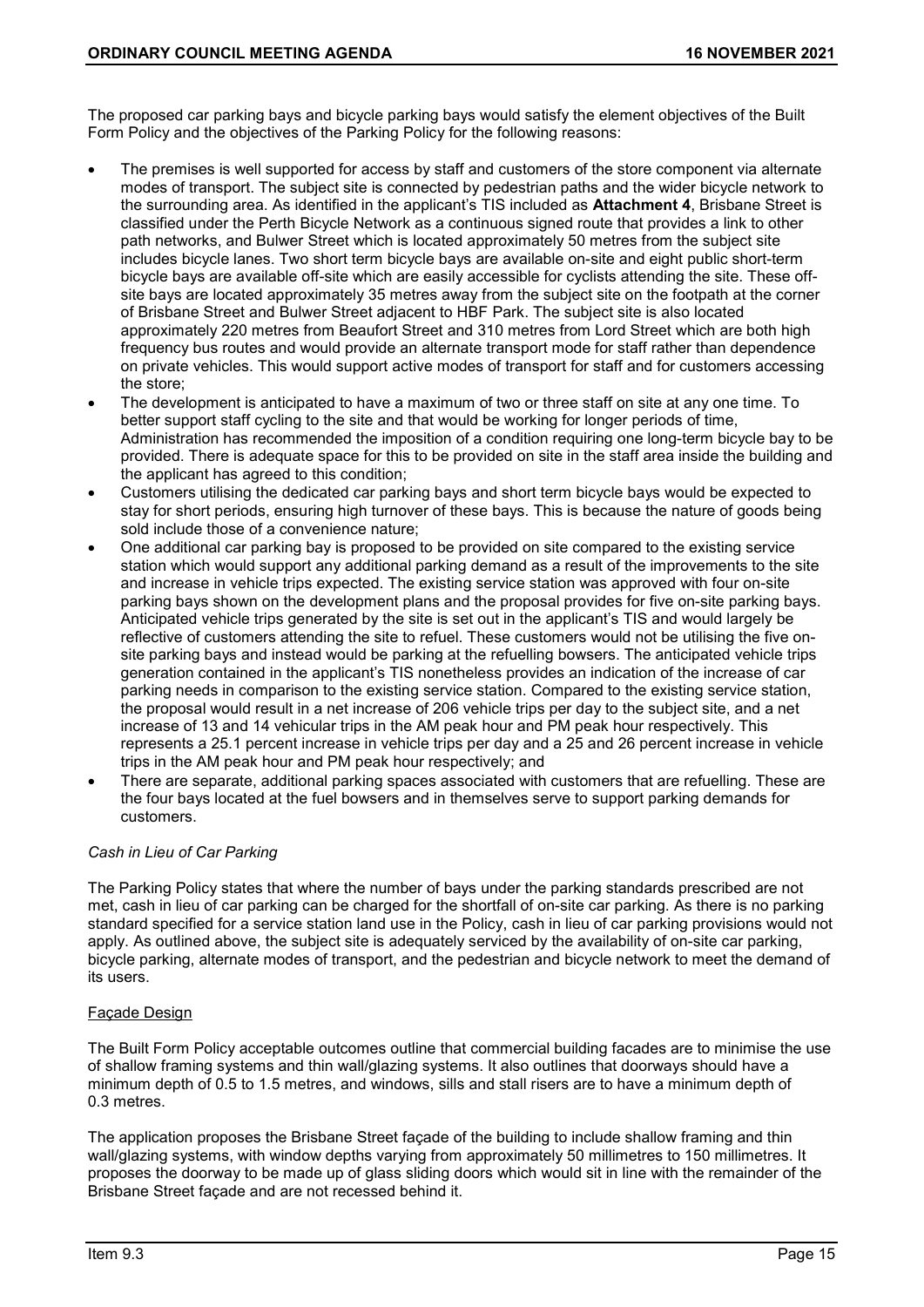The proposed façade design would satisfy the element objectives of the Built Form Policy for the following reasons:

- The intent of these acceptable outcomes is to ensure new developments, particularly in Town Centres, include elements of traditional shopfront design in their facades. The proposal relates to a service station and is seeking to upgrade an existing building. The existing building façade is set back a minimum of 9 metres from Brisbane Street and the subject site is located in a Mixed Use Built Form Area. The absence of these elements of traditional shopfront design in this context would not detrimentally impact the character of the area;
- The existing building that is dated would be brought up to modern standards with improved street front activation and presentation, as outlined in the applicant's Urban Design Study included as **Attachment 2**. Activation would be increased by the replacement of vehicle servicing bays with an improved building entry and glazed shopfront. The modern materials and finishes would be consistent with other contemporary built form in the locality;
- A variety of colours, materials and finishes would be incorporated across the building façade, canopy and signage. This includes timber cladding, dark fibre cement sheeting, face brickwork, painted weatherboard cladding, render, lime painted features and the glazing incorporated into the Brisbane Street façade. This would ensure that the development presents with a cohesive façade and design that would provide visual interest and both active and passive surveillance to the public realm; and
- The DRP Chair is supportive of the proposal, stating that the surrounding precinct and visibility of the subject site had been well considered from both site planning and aesthetic points of view. The DRP Chair advised that the language of the building, detail, colours and materials is in keeping with the convenience store function and that it is transparent, and the space planning is logical and functional.

#### Environmentally Sustainable Design

The Built Form Policy acceptable outcomes outline that development is to demonstrate that it would be capable of achieving a specified environmental performance standard, such as a 5 star Green Star rating (or equivalent).

The applicant has not provided a report to demonstrate that the development will achieve one of the standards specified in the Built Form Policy. The applicant has referred to the size of the site and the retention and upgrade of the existing building as reasons why an environmentally sustainable design report is not feasible to be prepared.

The applicant has outlined elements of environmentally sustainable design that would be incorporated into the proposed development. These are listed as follows:

- The adaptive reuse of the existing building to minimise energy and material consumption involved in demolition and construction;
- The windows of the store face north to allow passive solar heating during winter;
- The canopy provides shading to reduce summer sun entering the building;
- The roof of the building would be constructed in a manner to allow installation of solar panels at a later stage if this is assessed as being financially viable;
- The majority of roof surfaces would be colourbond material in a surfmist colour which has a low solar absorptance rating of 0.32; and
- Use of waterwise plants in landscape areas and the use of a waterwise irrigation system with a drip irrigation and automated controller. An advice note has been recommended to encourage landscaping methods and species selection which do not rely on reticulation;

These elements would ensure that the development would satisfy the element objectives of the Built Form Policy and would be secured through the conditions recommended. The adaptive reuse of the existing building is the key feature of environmentally sustainable design incorporated. Alongside the other elements outlined, it demonstrates that the proposal considers the whole of life environmental impact of the building and that adequate measures are incorporated to reduce this impact, as well as to reduce the impact of solar radiation in summer and to increase passive solar gain in winter.

# **Signage**

The signage included as part of the proposal and as shown in **Attachment 2** consists of the following: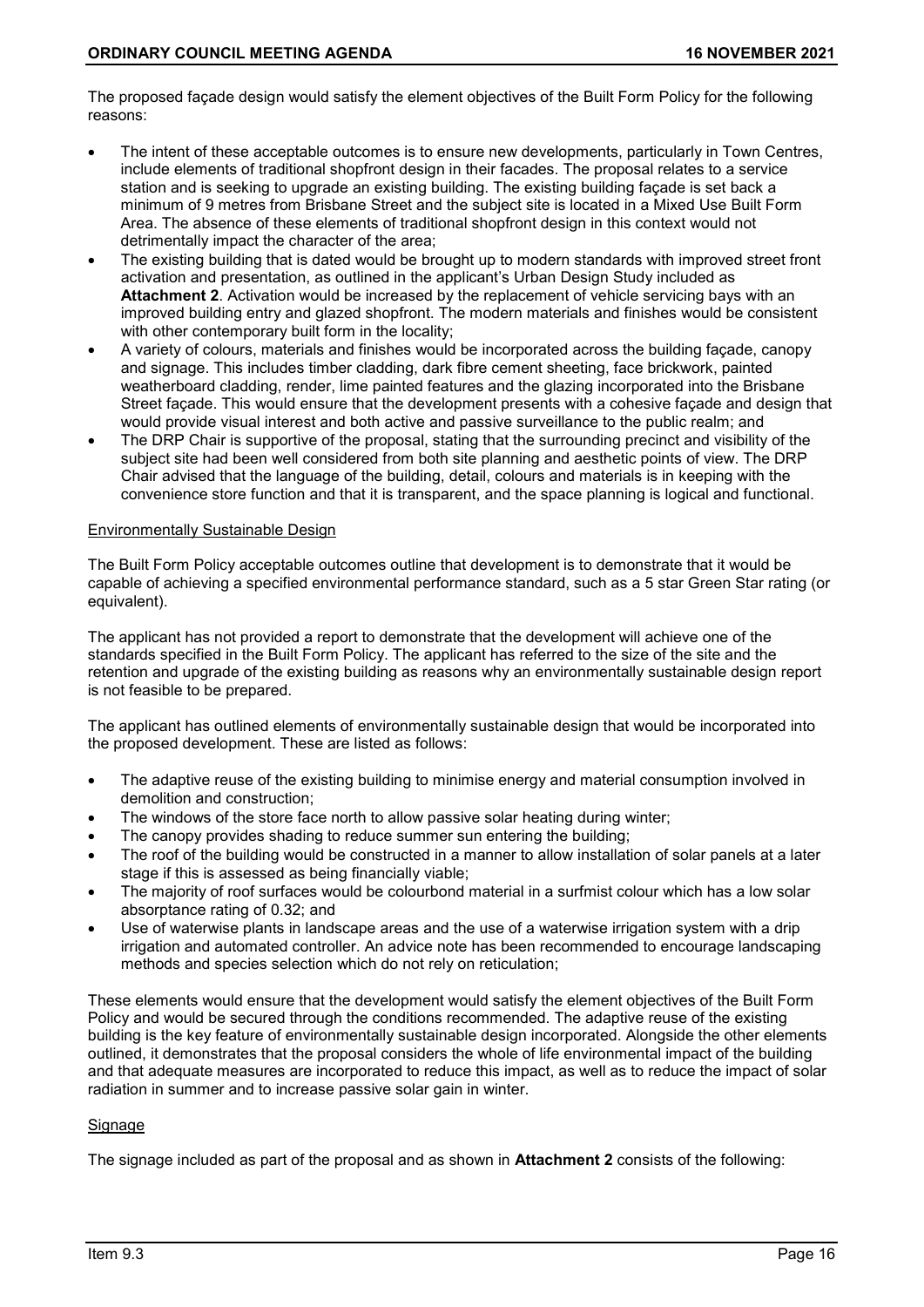- Two illuminated company name and slogan wall signs (Sign 1), with one facing Pier Street and the other facing Brisbane Street;
- A non-illuminated painted coffee cup wall sign (Sign 2) spreading across the corner blade wall of the building on the Pier Street and Brisbane Street facades;
- A non-illuminated company name window sign (Sign 3) located above the building entry facing Brisbane Street;
- Two small freestanding monolith signs that occupy areas of 1.0 square metres and 1.4 square metres (Signs 4 and 5) located outside the building entry facing Brisbane Street. Sign 4 has a height of 1.3 metres and width of 0.8 metres, and Sign 5 has a height of 2.0 metres and width of 0.7 metres;
- A LED digital panel wall sign (Sign 6) located on the Brisbane Street façade; and
- An illuminated fuel price freestanding monolith sign (Sign 9) on the corner of Brisbane Street and Pier Street which has a height of 6.0 metres and width of 2.3 metres.

The signage proposed satisfies all standards of the City's Signage Policy except for the following;

- The total signage area and wall signage area on the Brisbane Street façade would be 12.9 percent and 11.4 percent of the building wall respectively, in lieu of the standard of 10 percent;
- There would be three wall signs (Signs 1, 2 and 6) on the Brisbane Street façade, in lieu of the standard of two per wall;
- There would be three freestanding monolith signs (Signs 4, 5 and 9), in lieu of the standard of one freestanding sign and two monolith signs per lot;
- The freestanding monolith fuel price sign (Sign 9) would have a width of 2.3 metres, in lieu of the standard of 2.0 metres; and
- There would be illuminated signage (Signs 5, 6 and 9) that would not achieve the standard of a minimum 2.75 metres clearance above ground level. Sign 5 would have a clearance of 0.7 metres, Sign 6 a clearance of 1.2 metres and Sign 9 a clearance of 0.3 metres.

The proposed signage is consistent with the principles for variations to standards in the Signage Policy and is supported for the following reasons:

- The building is moderately scaled and would have a contemporary design that does not incorporate any architectural detailing or important building fabric elements that the signage would obscure or detract from;
- The signage would be associated with a service station and the amount and type of signage proposed is appropriate to the building and land use, and would not be detrimental to the amenity of the locality. The surrounding area is a mixed use area with commercial buildings and uses located along Brisbane Street in particular. The signage as proposed is acceptable given this site context;
- The signage would be incorporated into the design and upgrades of the building and site, and has consistent colours, materials and finishes. This would result in a coordinated signage outcome for the development that would not detract from the streetscape or adjoining properties;
- There would be no signage proposed on the glazed windows and doors of the building, apart from the non-illuminated company name window sign which is located above the building entry. The signage is incorporated into the walls and design of the building. This ensures interaction with the streetscape and public realm would be maximised and active and passive surveillance would be provided;
- The building is set back a minimum of 9.0 metres from Brisbane Street, ensuring that the impact of the signage located to the Brisbane Street façade and adjacent to the building entry would be reduced as viewed from the public realm. This would achieve an appropriate balance of signage visibility and the realistic need to advertise products, prices and services available from the site without the signage dominating the streetscape. The trees proposed in the landscaped areas along the boundaries of Pier Street and Brisbane Street would also assist to soften the appearance of this signage;
- The illuminated signage that requires a minimum clearance of 2.75 metres in height as per the Policy standard would not be located above or over any doorways or pedestrian pathways where a reduced clearance may cause safety concerns;
- The inclusion of the painted coffee cup wall sign (Sign 2) contributes to the variation to the prescribed standard in the Policy relating to number of wall signs and total signage area on the Brisbane Street facade. This sign has an area of 6.1 square metres and contributes 37.9 percent of the total area of all signage on the Brisbane Street façade (16.1 square metres). This sign serves as a decorative feature for the building which would provide visual interest to the public realm and its inclusion would reduce the impact of solid blank walls on the streetscape and adjoining properties;
- The two small freestanding monolith signs (Signs 4 and 5) located outside the building entry facing Brisbane Street result in a variation to the prescribed standard in the Policy relating to the number of freestanding monolith signs. Sign 4 is a non-illuminated placard with a width of 0.8 metres and height of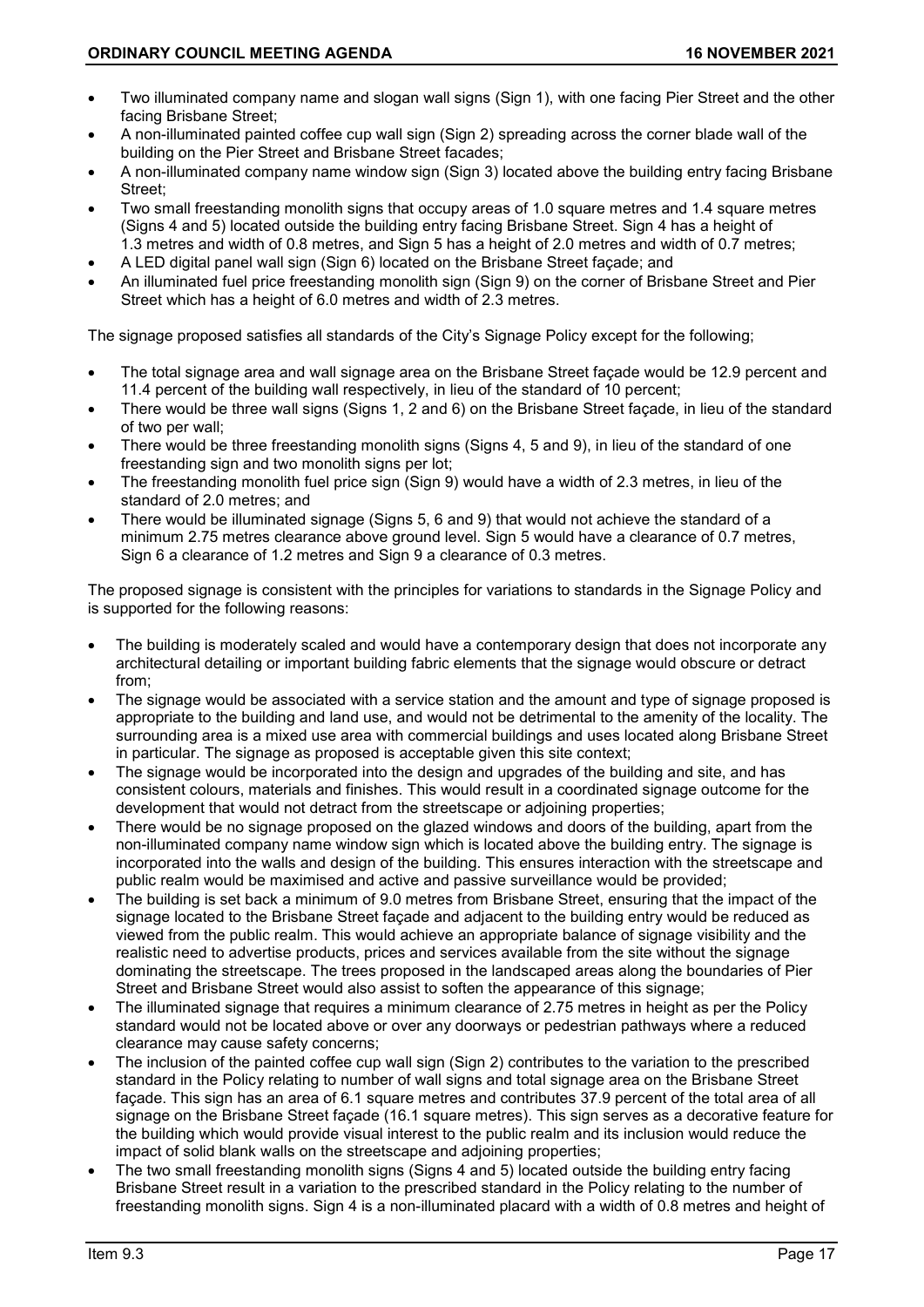1.3 metres while Sign 5 is a digital signage panel with a width of 0.7 metres and height of 2.0 metres. This limited size along with the orientation of these signs facing inward towards the building entry and minimum set back of 17.7 metres from Brisbane Street would not be obtrusive and would not detract from the streetscape or adjoining properties;

- The width of the freestanding monolith fuel price sign (Sign 9) is 2.3 metres wide from its base to 2.4 metres high, which reduces to 2.1 metres in width above this height. The Policy standard is 2.0 metres wide for a monolith sign. The sign has a height of 6.0 metres which satisfies the monolith sign height standard in the Signage Policy. The width of the sign is appropriate as it is minor departure of between 0.1 to 0.3 metres to the prescribed Policy standard, and the widest point at the base of the sign would be softened and partially obscured by the trees located on either side of the sign in the landscaped area at the corner of the site. This would minimise the impacts from the size and illumination of this sign on the apartments on the opposite side of Brisbane Street and other future residential development on either side of Brisbane Street. The sign would also be orientated towards Brisbane Street which is a mixed use corridor and would not erode its visual quality; and
- The DRP Chair is supportive of the proposal, stating that the level of signage is appropriate and addresses the 180 degree nature of the site.

A condition has been recommended requiring the signage to not contain any flashing, intermittent or running lights. This is to ensure that the proposed illuminated and digital signage does not detract from the street or the amenity of adjoining properties. The condition also specifies that the signage is not to exceed a standard brightness of 300 candelas per square metre between sunset and sunrise to minimise impacts of lighting at night on nearby residential properties. An accompanying advice note is also recommended to specify that all lighting should satisfy the Australian Standards for the Control of Obtrusive Effects of Outdoor Lighting and be oriented to eliminate disturbance to adjoining properties.

A condition has also been recommended to ensure that signage on site does not display third-party advertising material which does not relate to services or products offered on the site, as per the standards of the Signage Policy.

### Traffic

The applicant has submitted a traffic impact statement (TIS) prepared by Transcore to support the proposal. This is included as **Attachment 4**.

The TIS outlines the following:

- The proposal consists of a light vehicle canopy with four fuelling positions for vehicles, a store building and five on-site car parking bays including one ACROD bay;
- Vehicle access to the subject site would be via the existing full movement crossovers on Brisbane Street and Pier Street;
- Deliveries and waste collections would be accommodated within the development site using small trucks up to 7.0 metres long. These will occur outside of peak site trading hours to minimise any traffic conflict within the site;
- Fuel tankers and service vehicles would enter the subject site via the existing Brisbane Street crossover and exit via the existing Pier Street crossover. These fuel tankers would be smaller, being up to 17.0 metres long, and would be used to service the site outside peak hours to minimise potential traffic conflict within the site;
- Pedestrian access to the development would occur via the existing pedestrian paths on the surrounding streets;
- The TIS provides a comparison of the trip generation of the existing service station and the proposed development. It sets out the following:
	- $\circ$  The existing development generates approximately 822 vehicular trips per day (both inbound and outbound) with approximately 50 and 56 trips during the weekday AM and PM peak hours;
	- $\circ$  The proposal involves upgrading the existing service station, removal of the mechanical workshop component, expansion of the store component, and includes the same number of vehicle fuelling positions. The trip generation of the proposal should be similar to the existing service station given the number of fuelling positions remains the same, but due to the improved facilities which are expected to be more convenient and attractive, the trip generation is conservatively assumed to be 25 percent more than the existing service station; and
	- $\circ$  Accordingly the proposal would generate approximately 1,028 vehicular trips per day (both inbound and outbound) with approximately 63 and 70 trips during the weekday AM and PM peak hours respectively.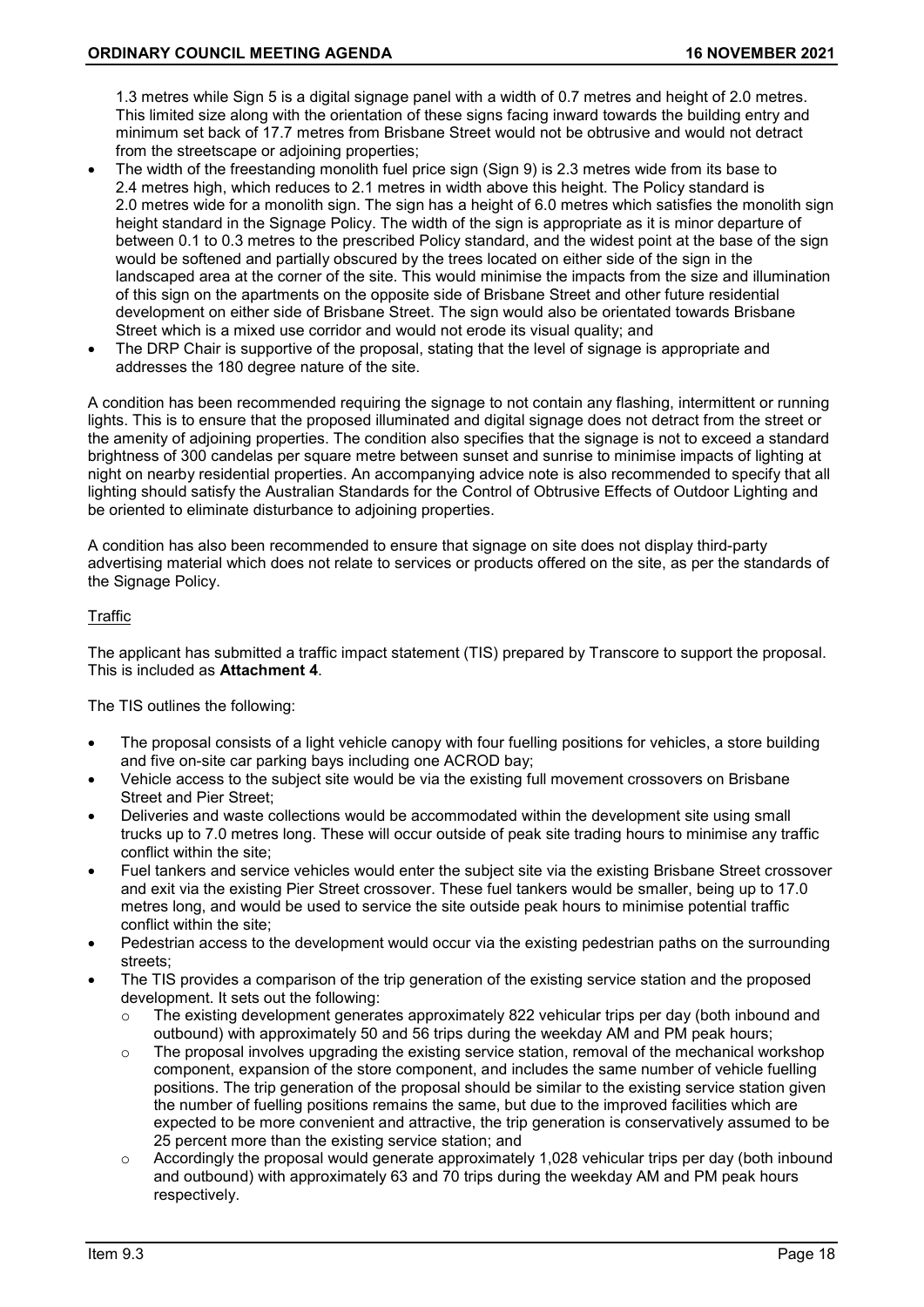The TIS concludes that the conservative estimate of an additional trip generation of approximately 206 daily trips and 13 and 14 vehicles per hour during the weekday AM and PM peak hours respectively would have an insignificant impact on the traffic operations of the surrounding road network.

The Western Australian Planning Commission's Transport Impact Assessment Guidelines for Developments state that an increase in traffic of less than 10 percent of a road's capacity would not normally have material impact on any particular section of road. It states that an increase of 100 vehicles per hour for any lane can be considered as equating to around 10 percent of capacity. As the proposal is expected to result in increased traffic flows of 13 to 14 vehicles per hour which are well within this acceptable threshold, further detailed analysis is not warranted and the traffic increase on the surrounding road network would be limited.

The TIS has been reviewed by the City's Engineering team and is acceptable. There is not expected to be any additional impact on the vehicle and pedestrian environment surrounding the subject site, including during events at HBF Park. This is because the subject site would remain for use as a service station and the proposal is expected to result in a limited and acceptable increase in traffic.

A condition has been recommended requiring a waste and servicing management plan to be provided prior to issue of a building permit to ensure that the vehicle sizes and delivery and waste collection times are in accordance with those specified in the TIS and are implemented. These delivery and waste collection times would need to occur within the time periods specified in recommendations of the acoustic report to avoid noise impacts.

### Noise

The applicant has submitted an acoustic report prepared by Reverberate Consulting in accordance with the City's Policy No. 7.5.21 – Sound Attenuation (Sound Attenuation Policy). This is included as **Attachment 5**.

The acoustic report concludes that the forecast noise emissions from the proposed development would comply with the *Environmental Protection (Noise) Regulations 1997* subject to recommended treatments to control noise emissions outlined in a Noise Management Plan (Appendix A) in **Attachment 5**. These treatments include the following:

- Deliveries and refuse collection to occur within day time hours between 7am and 7pm from Monday to Saturday, and to be carried out in the quietest reasonable and practicable manner. This includes minimising reversing of trucks, the use of "broad band" or "white noise" reversing beepers, and vehicle manoeuvring on site to be a maximum of 5-8 kilometres per hour with low engine revolutions;
- A barrier to be installed with specified materials on the roof to enclose the rooftop plant on all sides, as well as a 2.4 metre high barrier to be installed along the western boundary;
- Signage to be installed in the carpark to remind patrons to keep noise to a minimum;
- No music to be played through any outdoor speakers, which should only be used for the purposes of emergency messaging and patron management; and
- The sound power level of the tyre refill beepers to not exceed 81 decibels at night, 86 decibels during evenings and on Sunday/public holidays, and 91 decibels during the daytime on all other days of the week.

The report has been reviewed by the City's Health Services team and is acceptable. These abovementioned acoustic attenuation measures would ensure the service station does not unreasonably impact the amenity of the locality.

A condition has been recommended requiring the implementation of the recommendations of the acoustic report.

#### Environmental Considerations

The City received submissions during community consultation which raised concerns that the proposal would result in environmental impacts, including noise, air, odour and light pollution.

Potential environmental impacts from the proposal would be addressed as follows:

• Noise has been addressed through details contained in the acoustic report submitted, which for the reasons outlined above is acceptable and demonstrates that noise generated by the development would not unduly impact the amenity of surrounding properties;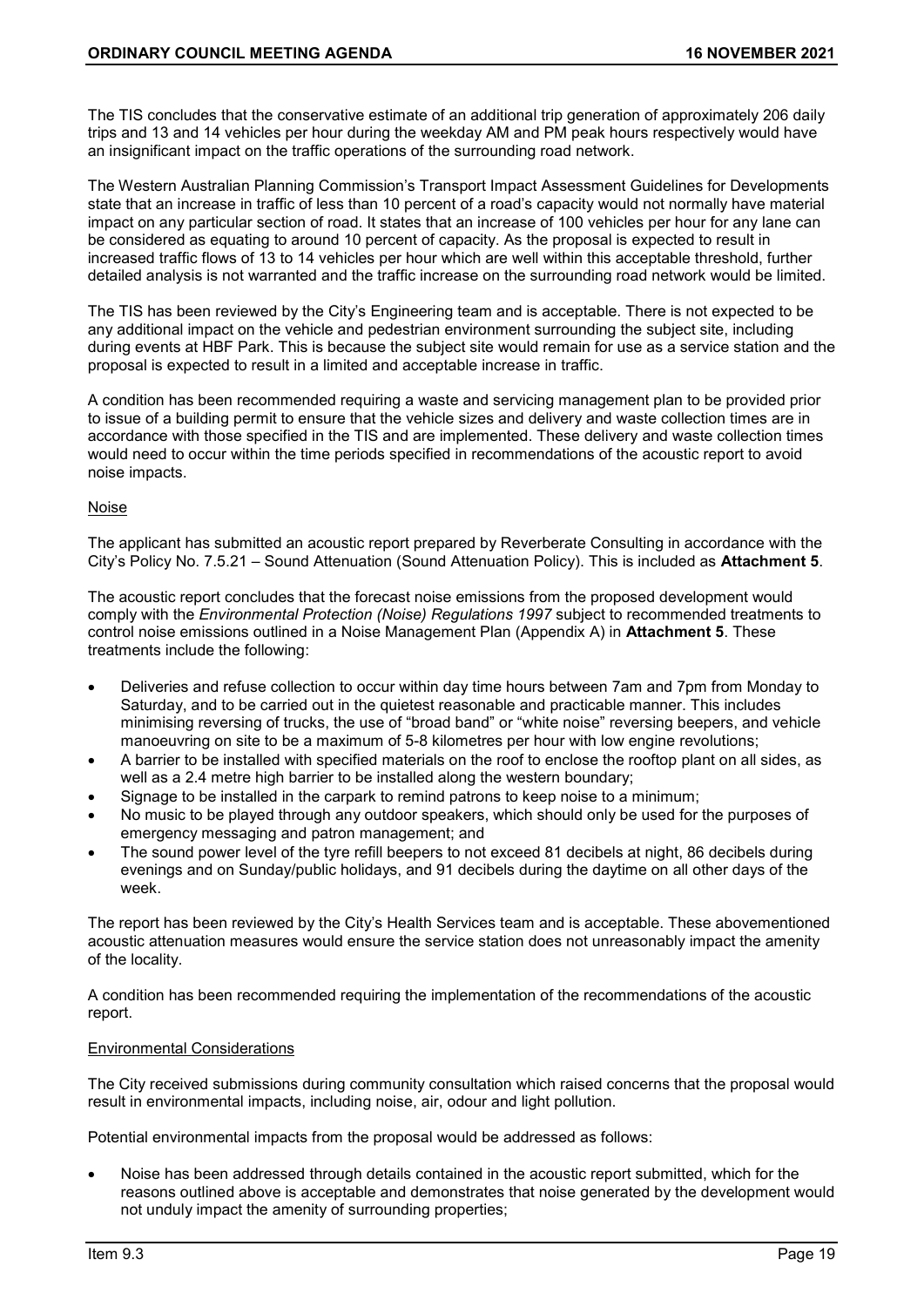- Risk and gaseous emissions would be addressed by the applicant being required to obtain an amended Dangerous Good Licence from DMIRS prior to commencing operations. This would be required due to the new operator of the service station and the changes proposed to the site, including replacement of the existing fuel tanks and lines. As outlined earlier in the in the Community Consultation/Advertising section, DMIRS has recommended advice notes to ensure that the proposal satisfies the requirements of the *Dangerous Goods Safety (Storage and Handling of Non-explosives) Regulations 2007*;
- Odour that is not linked to gaseous emissions is not a common concern associated with service stations. The applicant has advised in their anti-social behaviour management plan included as **Attachment 6** that the site as well as the bins and refuse area would be regularly cleaned and maintained which would minimise odour impacts from these sources. To address odour impacts from food production an advice note has been recommended to state that the food business must comply with the *Food Act 2008, Food Regulations 2009* and the Australia New Zealand Food Standards Code, and must obtain the necessary food business approvals from the City; and
- Light impacts have been addressed in the Signage section of this report, and for the reasons outlined would not unduly impact the amenity of the surrounding properties due to the location of the signage and the conditions and advice notes which have been recommended. An accompanying advice note is also recommended to specify that any other lighting should satisfy the Australian Standards for the Control of Obtrusive Effects of Outdoor Lighting and be oriented to eliminate disturbance to adjoining properties.

The above would ensure that the development would be consistent with the priority health outcomes of the City's *Public Health Plan 2020-2025*. This includes reduced exposure to environmental health risks, mitigate the impact of public health emergencies, and reduced injuries and a safer community.

The contamination status and ongoing remediation of the subject site outlined in the Background section of this report are a separate matter that is being dealt with by DWER under the *Contaminated Sites Act 2003*. This is separate to Council's consideration of this planning application for alterations and additions to an existing service station under the *Planning and Development Act 2005*. As outlined in the Community Consultation/Advertising section, advice notes have been included to advise the applicant of what needs to be addressed in consultation with DWER prior to commencing and during any works at the subject site. Through this process any environmental impacts related to the contamination status of the subject site and any works would be addressed.

# Anti-Social Behaviour

The City received submissions during community consultation which raised concerns that the proposal would result in increased anti-social behaviour in the area, particularly due to it operating 24 hours a day. Concerns were raised with the associated impacts of anti-social behaviour on the surrounding area and adjoining properties, including noise, litter, property damage and safety along with the lack of a management strategy to address this.

In response the applicant submitted an anti-social behaviour management plan following community consultation concluding. This is included as **Attachment 6** and identifies the site context as well as key characteristics and risks of anti-social behaviour which could occur at the site. It then outlines a series of design and management measures to address these risks, and these are summarised as follows:

- The sales counter has been positioned to allow a clear line of sight from the sales position to each part of the building internally, the fuel court outside and the public realm beyond. This is assisted by glazing being maximised on the building façade, allowing for active and passive surveillance of these areas;
- Appropriate lighting to ensure that any areas with potential for concealment or shadowing are well-lit. The inclusion of active measures such as CCTV is to be considered where required for improved visibility;
- Use of robust fittings and materials, including graffiti-resistant materials to protect against damage;
- The toilet to be clearly signposted, well-lit and located where the entrance can be seen from the sales position and from the general retail area;
- Placement of signs reminding customers to respect local residents when leaving the site, particularly late at night, by leaving in a quiet and orderly manner without undue delay. Staff are to remind customers of this where necessary;
- Provision of a monitored panic/alarm button for use at any time in emergency situation;
- Staff to ensure that the footpath, gutter, building entry and surrounds are kept clean and clear of litter at all times;
- Vandalism and graffiti to be removed within 24 hours, or otherwise as soon as possible;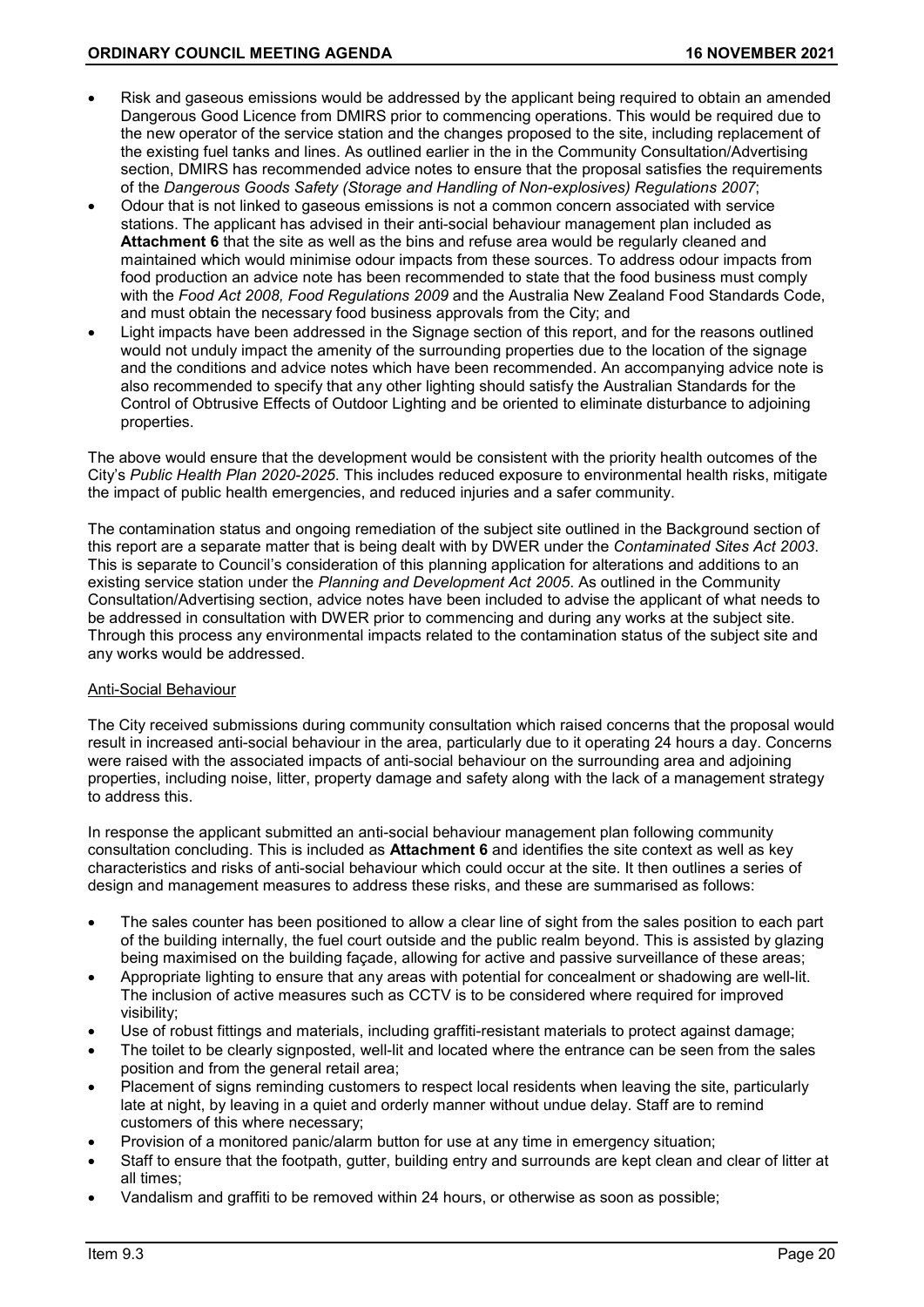- Broken light fixtures or bulbs within the service station or on the site to be replaced within 24 hours;
- Bins are regularly emptied and cleaned, with the designation of a dedicated separate refuse enclosure where waste and recycling bins are stored prior to collection and removal from the site;
- Landscaped areas to be kept tidy and maintained;
- Windows are not obstructed (for example with merchandise or signage) that could hinder surveillance;
- An Incident Register is to be maintained where customer and incident details can be recorded for later action if necessary;
- All staff of the service station as part of the induction process are to be provided with a copy of this management plan and required to become familiar with it; and
- Staff are to be trained in relevant security and safety procedures to enable them, in the event of criminal or anti-social behaviour, to act in a manner to best protect customers and staff of the service station; to prevent property damage or loss; and to prevent adverse impact on the public realm. Staff are to report any suspicious or anti-social behaviour on-site or in the vicinity to management of the operator, and/or the local police.

The management plan states that it and the strategies included would be reviewed on a regular basis, and in any case no less frequently than once every two years. It also states that the operator is committed to ongoing consultation with adjoining property owners, Council and other stakeholders to foster a better understanding of potential impacts of the service station on the locality. The operator has undertaken to consider and discuss issues of this kind as and when they arise.

The management plan has been reviewed by Administration and is acceptable.

A condition has been recommended requiring the proposal to operate in accordance with this management plan, and for it to be reviewed every two years, as improvements are identified or within 30 days of the service station operator changing. This would ensure that any issues or complaints that arise during the initial period of operation can be addressed in an updated management plan. The applicant has agreed to this. Consistent with the management plan measures, conditions have also been recommended requiring an anti-graffiti coat to be applied to all external surfaces of the development and for windows to be unobscured and to maintain an active and interactive relationship with Brisbane Street.

### Heritage

The subject site adjoins HBF Park (Perth Oval) to the east which is a heritage-listed place and is included on the State Register and the City's Municipal Heritage Inventory as a Management Category A place.

#### The statement of significance is as follows:

*"Perth Oval (fmr Loton Park) occupies the site of a former lake and market garden, before it was offered to the City of Perth, by William Loton, for use as a public recreation area. Established during the 1900s Perth Oval has been one of the long term premier sporting venues in metropolitan Perth, until the advent of more specialised sporting venues from the mid 1980s, including interstate football matches and cricket games. More latterly it has been the home of Perth Glory soccer team. Perth Oval entry gates are one of the state's finest examples of the Interwar Mediterranean style for recreational purposes. The mature trees of the perimeter planting are representative of the Paradise landscape style of planting that is characteristic of public parks and gardens established in Perth at the turn of the century."*

As identified in the heritage listing and the Heritage Council's advice, Perth Oval is listed for its identified cultural heritage significance and the Heritage Council advised that this would not be impacted by the proposal.

The proposal has also been assessed against the City's Heritage Policy and the acceptable development criteria for development adjacent to heritage listed buildings. These guidelines have been satisfied as the proposal does not seek to imitate, replicate or mimic historic architectural styles, and the proposal is clearly distinguishable from the adjacent heritage listed place. The development's scale and mass respects the adjacent heritage place and would not impact existing views and vistas given that the existing built form of the subject site is largely being retained.

The DRP Chair also stated that the proposed façade uses a contemporary language of a convenience store facility and would not detract from the Perth Oval entry gates.

#### Waste Management